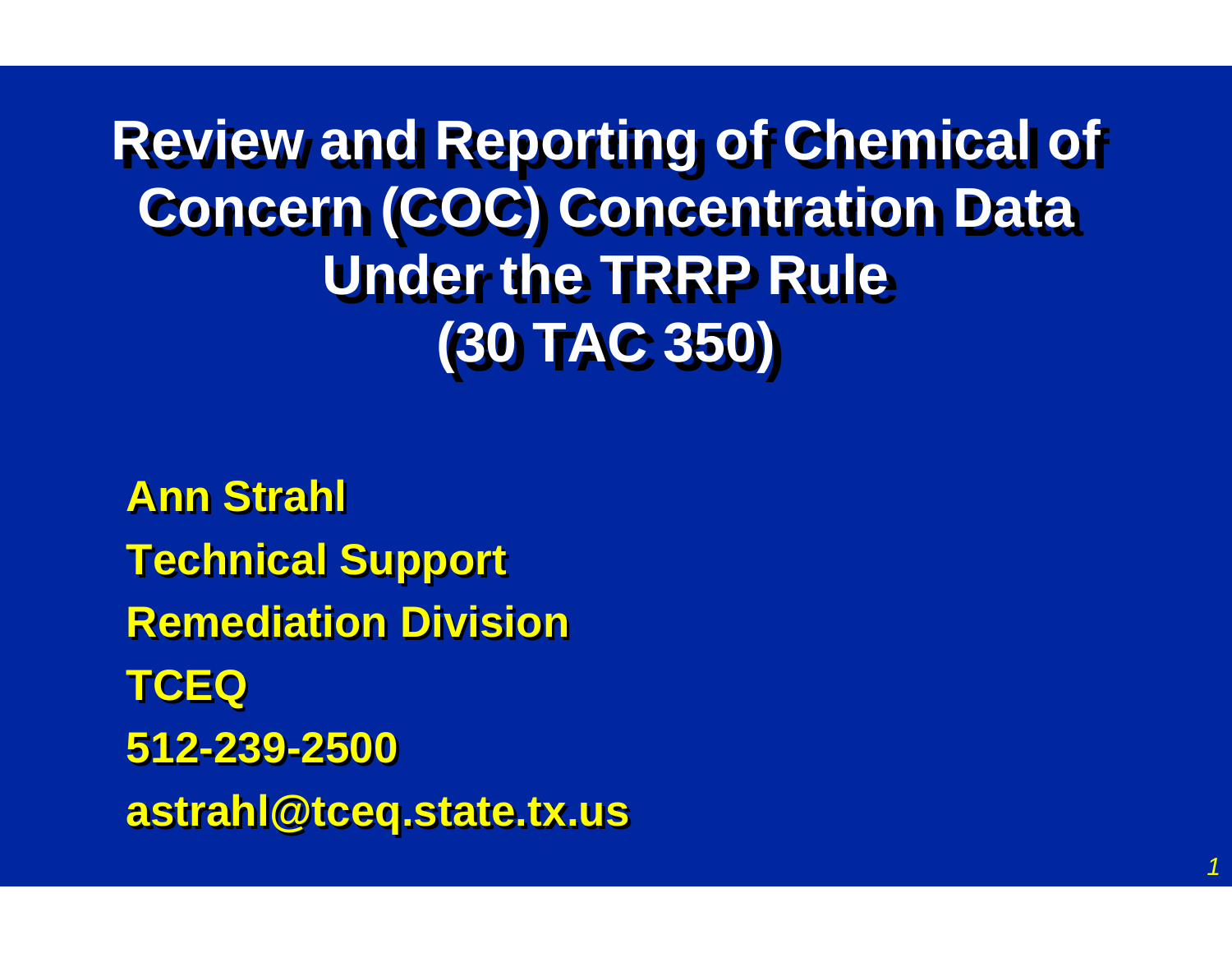#### **Data Review and Reporting: Data Review and Reporting:** *What Do You Need?/Where Do You What Do You Need?/Where Do You Get It?Get It?*

- $\mathbb{Z}$  *Texas Register Texas Register* (24TexReg 7413-7944): (24TexReg 7413-7944): **Sept. 17, 1999 Sept. 17, 1999**
- z *TRRP Rule: TRRP Rule:* **www.tceq.state.tx.us/oprd/rules/indxpdf5.html www.tceq.state.tx.us/oprd/rules/indxpdf5.html**
- J *TRRP Guidance* **www.tceq.state.tx.us/permitting/trrp.htm** *TRRP Guidance* **www.tceq.state.tx.us/permitting/trrp.htm**

*TCEQ & EPAGuidance*

*TRRP*

*Rule*

- *Review and Reporting of COC Concentration Data* (TRRP-13) **December 2002** *Review and Reporting of COC Concentration Data* (TRRP-13) **December 2002**
- *Assessment Planning* (TRRP-6) **anticipated availability: Late 2004** *Assessment Planning* (TRRP-6) **anticipated availability: Late 2004**
- $\mathbf{r}$  *Guidance for the Data Quality Objective Process for Hazardous Waste Sites* (EPA QA/G-4HW) **www.epa.gov/quality/qa\_docs.html** *Guidance for the Data Quality Objective Process for Hazardous Waste Sites* (EPA QA/G-4HW) **www.epa.gov/quality/qa\_docs.html**

*KEY POINT: KEY POINT:* **TRRP-13 effective February 1, 2003. TRRP-13 effective February 1, 2003.**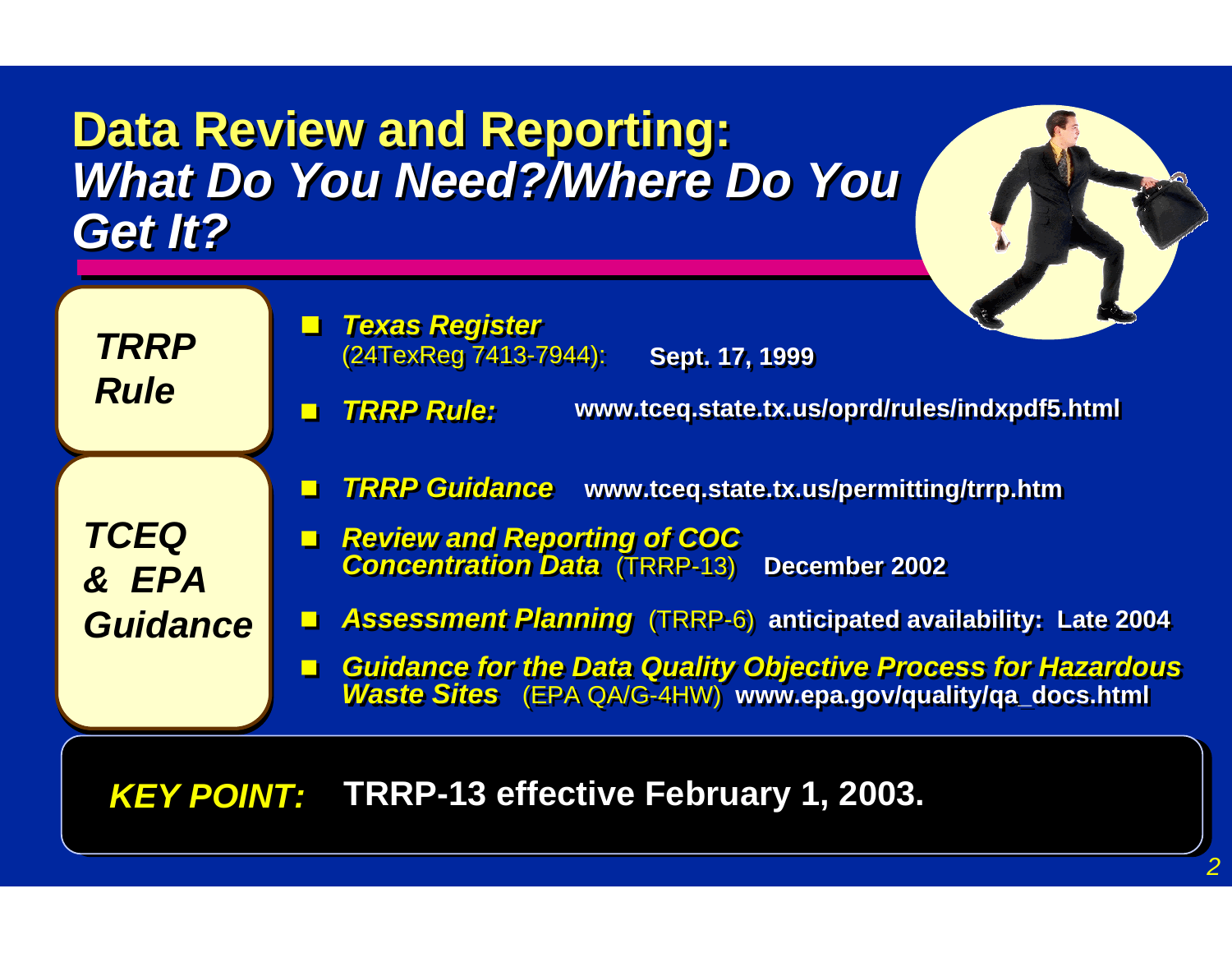#### **Data Review and Reporting: Data Review and Reporting:** *Why Do We Need RG-366/TRRP-13? Why Do We Need RG-366/TRRP-13?*

*TRRP Rule TRRP Rule*

**30 TAC 350.54 30 TAC 350.54Data Acquisition and Reporting Requirements** 

**(a) The person submitting data to the agency is (a) The person submitting data to the agency is responsible for the quality of the data. responsible for the quality of the data.**

**(b) The person shall provide data that are of (b) The person shall provide data that are of sufficient and documented quality to meet the sufficient and documented quality to meet the program and project objectives…. program and project objectives….**

*KEY POINT: KEY POINT:* **TRRP-13 provides guidance for meeting rule TRRP-13 provides guidance for meeting rule requirements. requirements.**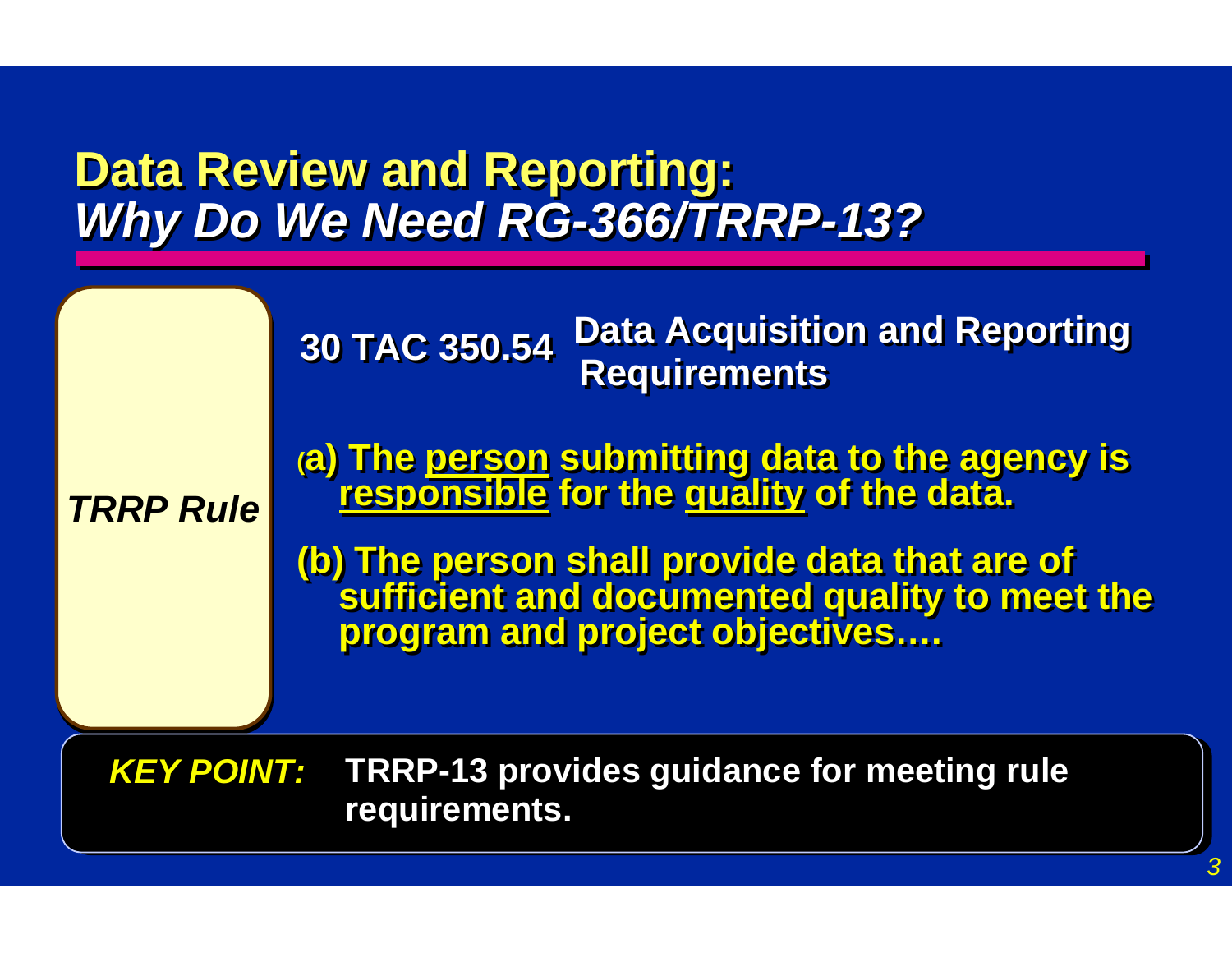# **Data Review and Reporting: 3 Steps**

|                         | Laboratory                  | <b>Data Review: Compare lab results</b><br>to method QC criteria.<br><b>Reporting:</b> Reportable data, lab<br>review checklist, exception reports. | Yippee                           |
|-------------------------|-----------------------------|-----------------------------------------------------------------------------------------------------------------------------------------------------|----------------------------------|
| $\overline{\mathbf{2}}$ | <b>Person</b>               | <b>Data Review: Compare lab results</b><br>П<br>to method and project QC criteria.<br><b>Reporting: Data usability summary.</b>                     |                                  |
| $\boldsymbol{3}$        | <b>TCEQ</b>                 | <b>Review: Verify that data reviews</b><br>conducted, reports complete,<br>and data usability justified.                                            | 3 <sup>1</sup><br>$\overline{2}$ |
|                         | <b>WATCH</b><br><b>OUT:</b> | Laboratory and method QC criteria may be different<br>project-specific<br>DQOS.<br>from <b>[</b>                                                    |                                  |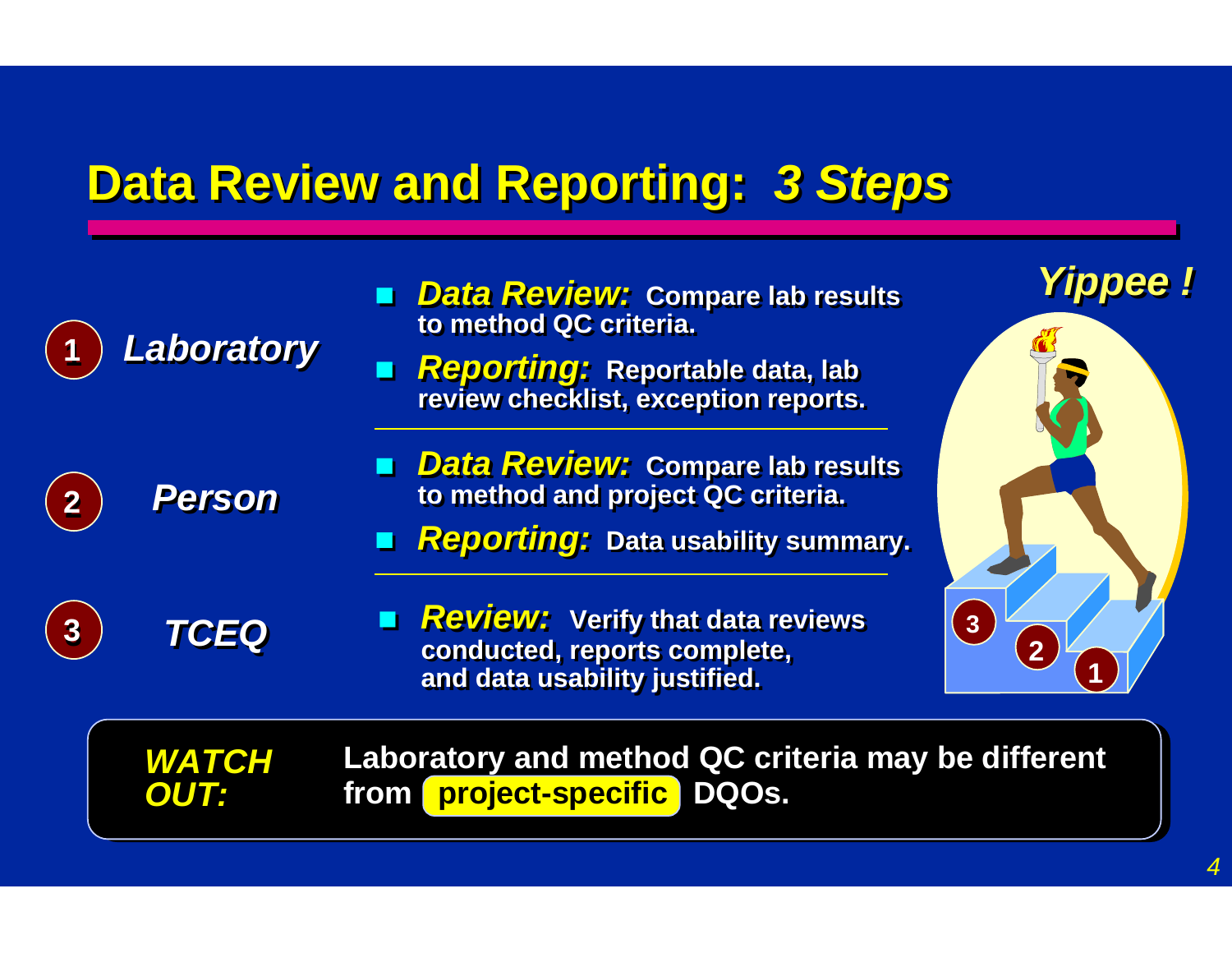#### **Data Quality: Process Overview**

m.

 $\blacksquare$ 

**De** 

П

 $\blacksquare$ 

m.

 $\blacksquare$ 



 **Conduct independent review of Conduct independent review of lab data (person or contractor). lab data (person or contractor). Determine if data meet project Determine if data meet project objectives. objectives. If needed, refine project If needed, refine project objectives & collect additional objectives & collect additional data. Develop DQOs Develop DQOs Get input from lab and/or TCEQ Get input from lab and/or TCEQ Incorporate data & submit report (e.g., APAR) to TCEQ Incorporate data & submit report (e.g., APAR) to TCEQ Collect samples, field QC Collect samples, field QC Analyze field parameters (e.g., pH, specific conductivity) Analyze field parameters (e.g., pH, specific conductivity) Analyze samples, review QC data Analyze samples, review QC data Issue lab report Issue lab report**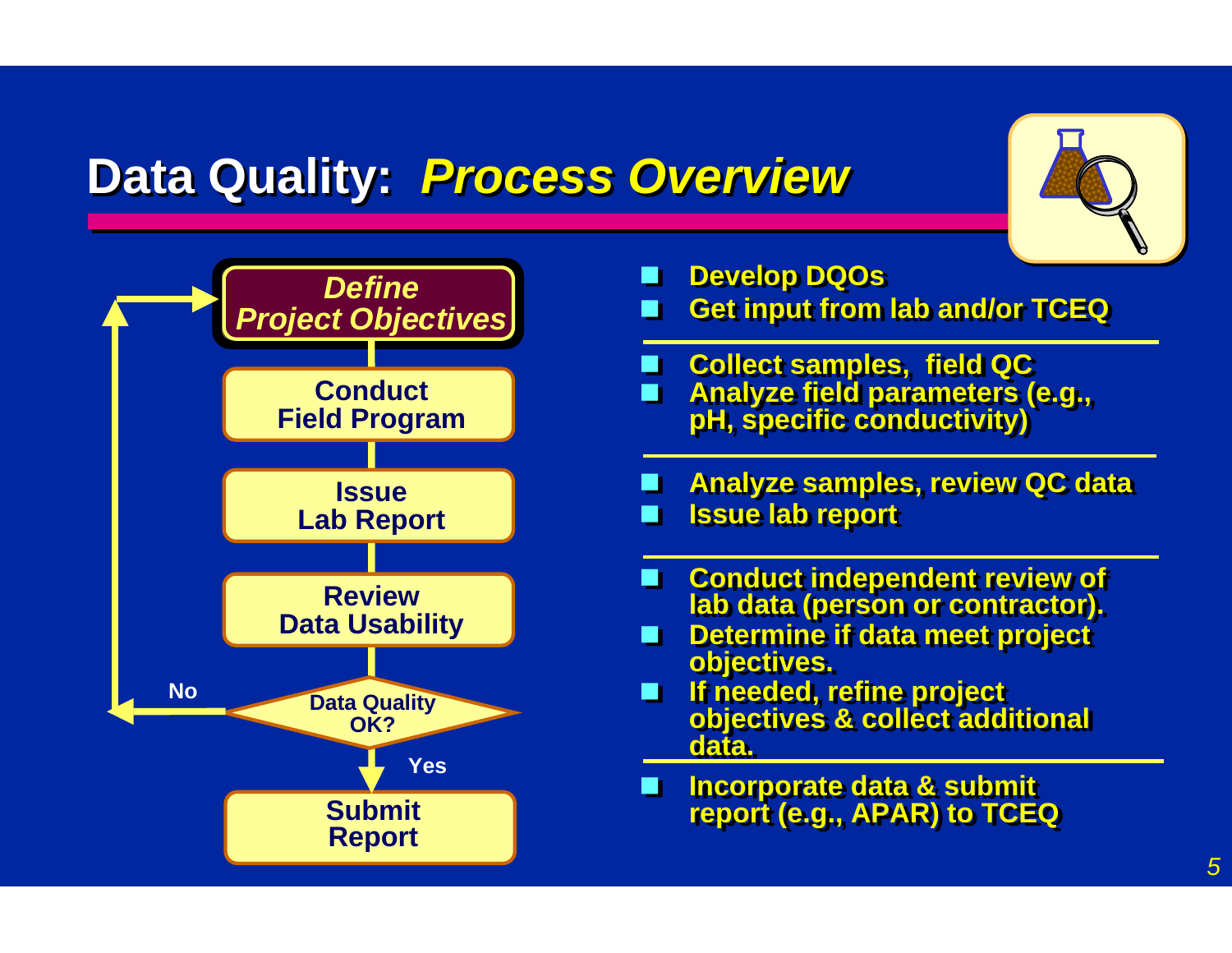#### **Data Quality Objectives:** *Why Do We Need DQOs?* **Data Quality Objectives:** *Why Do We Need DQOs?*

|                      | <b>Data Acquisition and Reporting</b><br>30 TAC 350.54<br><b>Requirements</b>                                          |
|----------------------|------------------------------------------------------------------------------------------------------------------------|
|                      | (b)  The project data quality objectives should be<br>included in the APAR                                             |
| <b>TRRP Rule</b>     | (1) the rationale for the sampling design                                                                              |
|                      | (2) the levels of required performance                                                                                 |
|                      | (3) the precision, accuracy, representativeness,<br>comparability and data completeness objectives<br>for the project. |
| <i><b>POINT:</b></i> | DQOs are needed in the report, but DQO plans do<br>not need to be submitted for approval.                              |

**not need to be submitted for approval. not need to be submitted for approval.**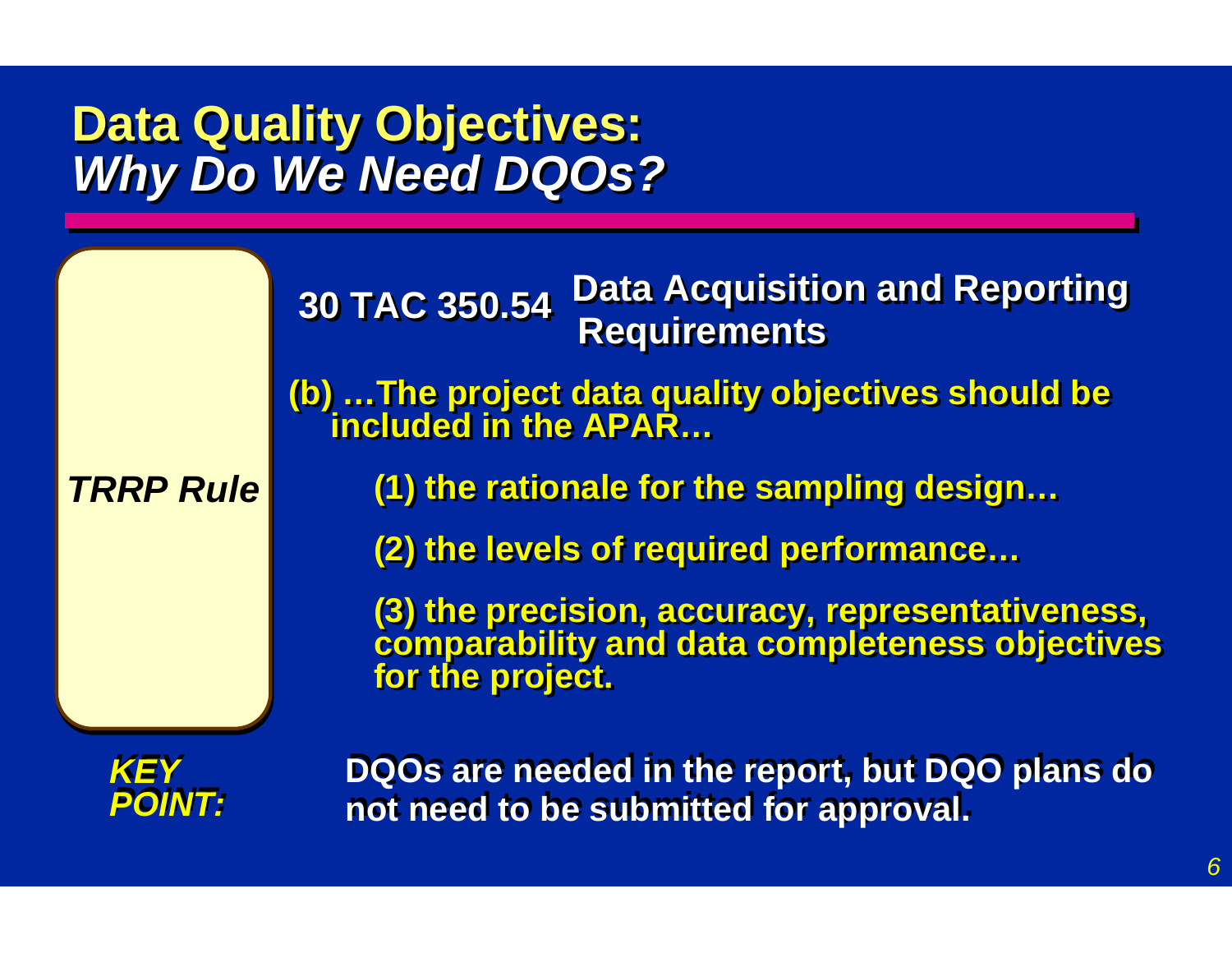#### *"Critical Samples" "Critical Samples"*

- $\mathcal{L}_{\mathcal{A}}$  *PCL:* **Samples used to determine if a** *PCL:* **Samples used to determine if a protective concentration level must be protective concentration level must be established for a COC per 30 TAC 350.71 (k) established for a COC per 30 TAC 350.71 (k)**
- *Delineation:* **Samples used to define lateral** *Delineation:* **Samples used to define lateral and/or vertical extent of affected media. and/or vertical extent of affected media.**
- $\mathbb{R}^2$  *Attainment:* **Samples used to demonstrate** *Attainment:* **Samples used to demonstrate that response action is complete or that no that response action is complete or that no further action is required. further action is required.**
- *Notification:* **Samples used to determine if** *Notification:* **Samples used to determine if notification required per 30 TAC 350.55. notification required per 30 TAC 350.55.**







**Critical samples may be a subset of site samples.**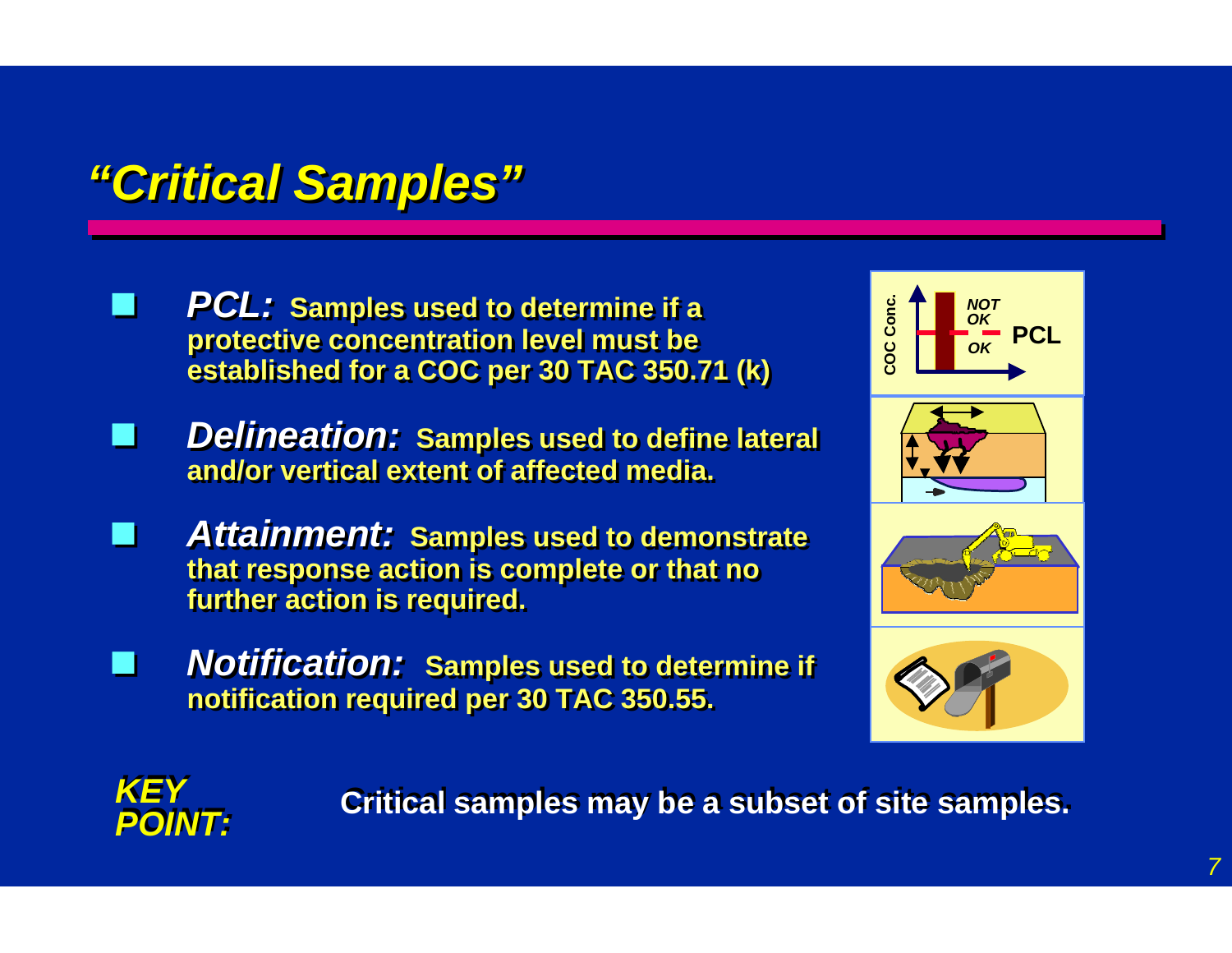#### **Data Quality: Process Overview**



- **Develop DQOs Develop DQOs Get input from lab and/or TCEQ Get input from lab and/or TCEQ** П  $\blacksquare$  **Collect samples, field QC Collect samples, field QC Analyze field parameters (e.g., pH, specific conductivity)**  $\blacksquare$  **Analyze field parameters (e.g., pH, specific conductivity) Analyze samples, review QC data Analyze samples, review QC data Issue lab report Issue lab report** ш  $\blacksquare$
- **Conduct independent review of lab Conduct independent review of lab data (person or contractor). data (person or contractor).** m.
- **Determine if data meet project Determine if data meet project objectives. objectives.** m.
- **If needed, refine project objectives & collect additional data. March If needed, refine project objectives & collect additional data.**
- **Incorporate data & submit Incorporate data & submit report (e.g., APAR) to TCEQ report (e.g., APAR) to TCEQ** ш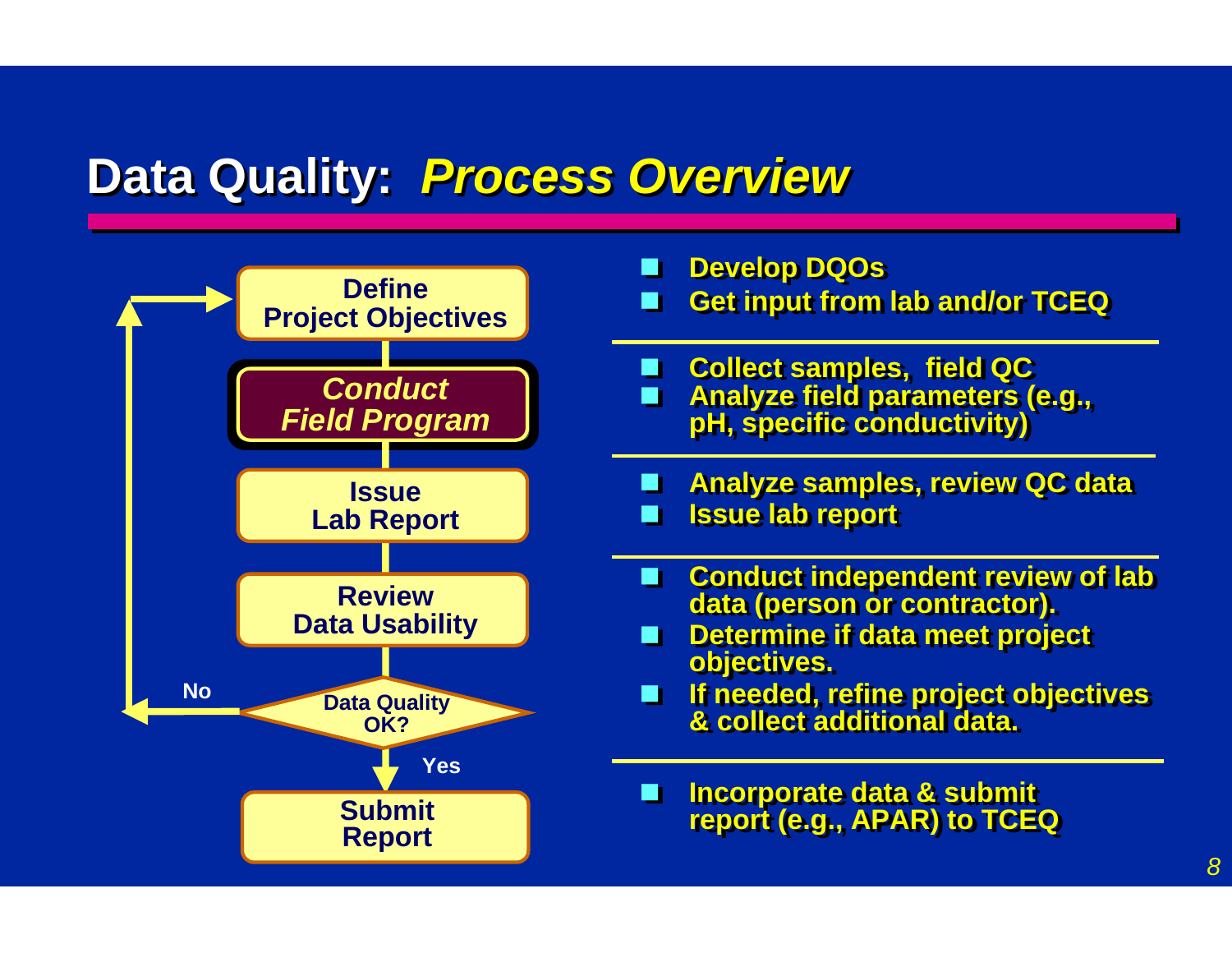#### *Field Analytical Program Field Analytical Program*

П *May be used to increase sampling density.* 

#### $\mathbf{r}$ *Examples of Common Field Analytical Methods: Examples of Common Field Analytical Methods:*

- ••**Field Gas Chromatographs Field Gas Chromatographs**
- ••**Immunoassay Kits Immunoassay Kits**
- ••**X-ray fluorescence (XRF) X-ray fluorescence (XRF)**
- ••**Gas Chromatography/Mass Spectrometry Gas Chromatography/Mass Spectrometry**
- ••**Colorimetric Kits Colorimetric Kits**
- $\mathbb{R}^2$ *Must be suitable for media and COC. Must be suitable for media and COC.*



**Supplements fixed laboratory data.**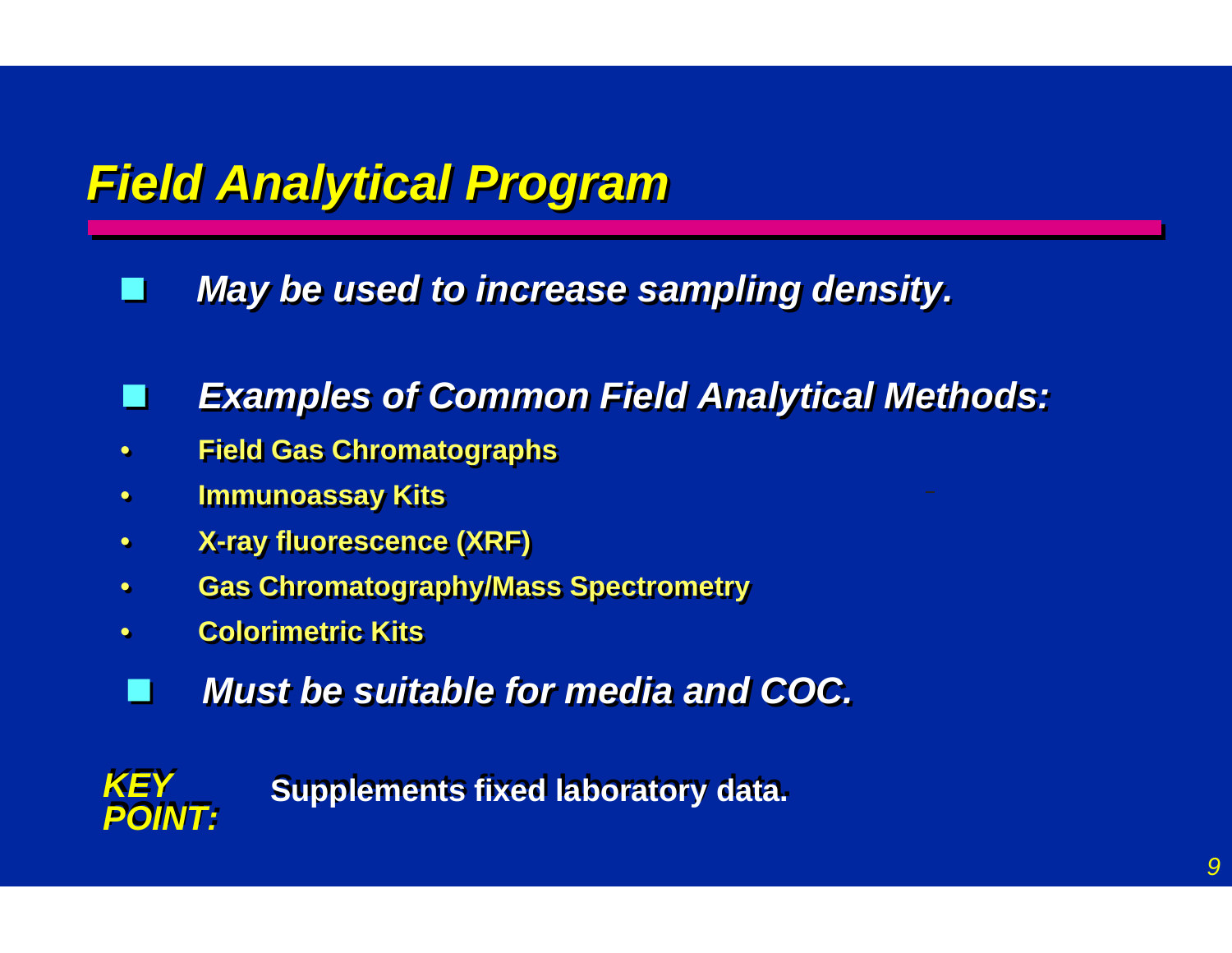## *Field Quality Control Program Field Quality Control Program*

- $\mathbf{r}$ *Negative Controls (e.g., blanks) Negative Controls (e.g., blanks)*
- I I *Positive Controls (e.g., spikes) Positive Controls (e.g., spikes)*
- *Confirmation Sample Analyses by Fixed Laboratory Confirmation Sample Analyses by Fixed Laboratory*
- ••**Minimum 10% Minimum 10%**
- •• **Analyze samples with detections above the action level as well as Analyze samples with detections above the action level as well as samples with detections less than the action level samples with detections less than the action level**



**Evaluate controls and compare field and fixed laboratory Evaluate controls and compare field and fixed laboratory data to determine usability of field analytical data. data to determine usability of field analytical data.**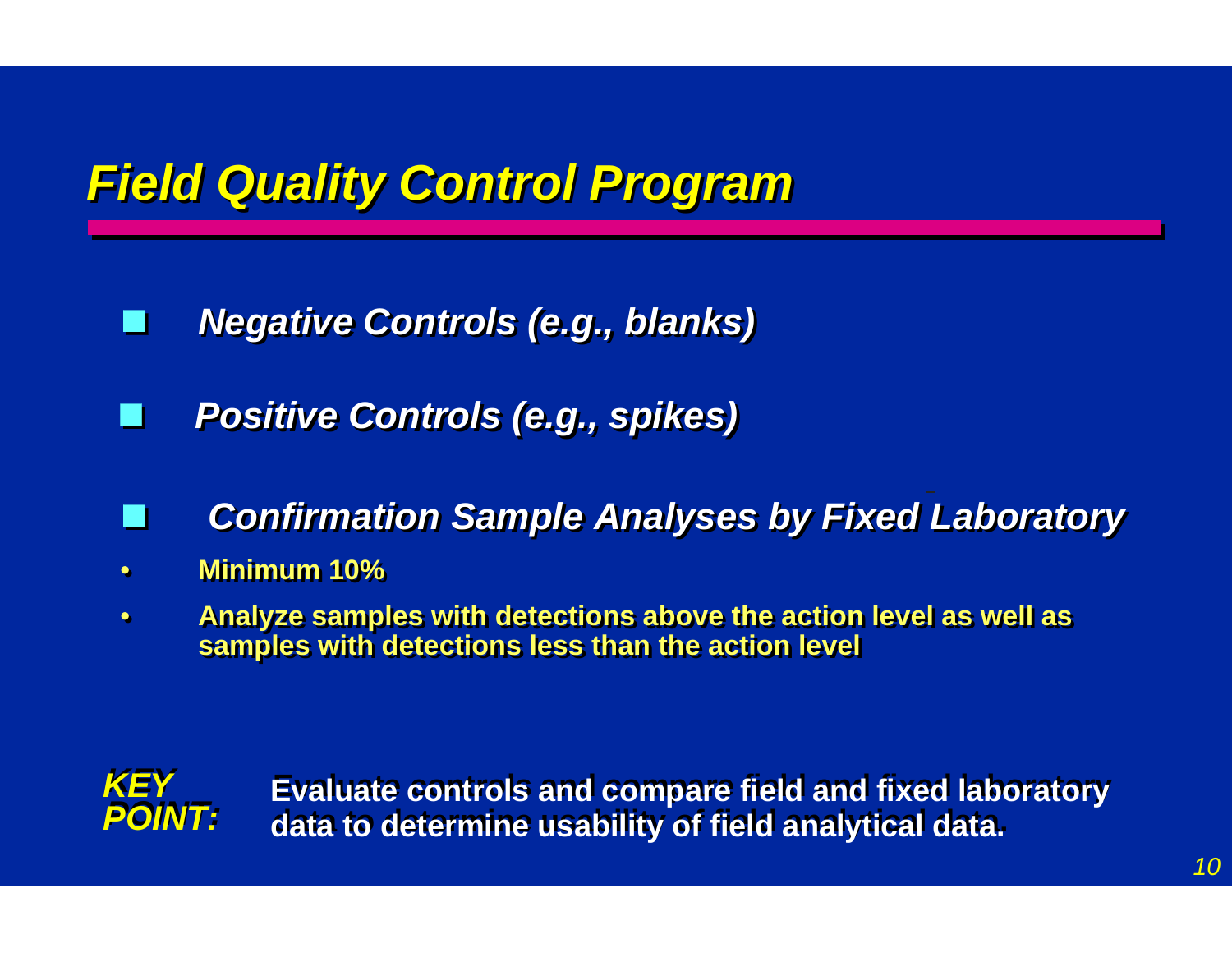#### **Data Quality: Process Overview**



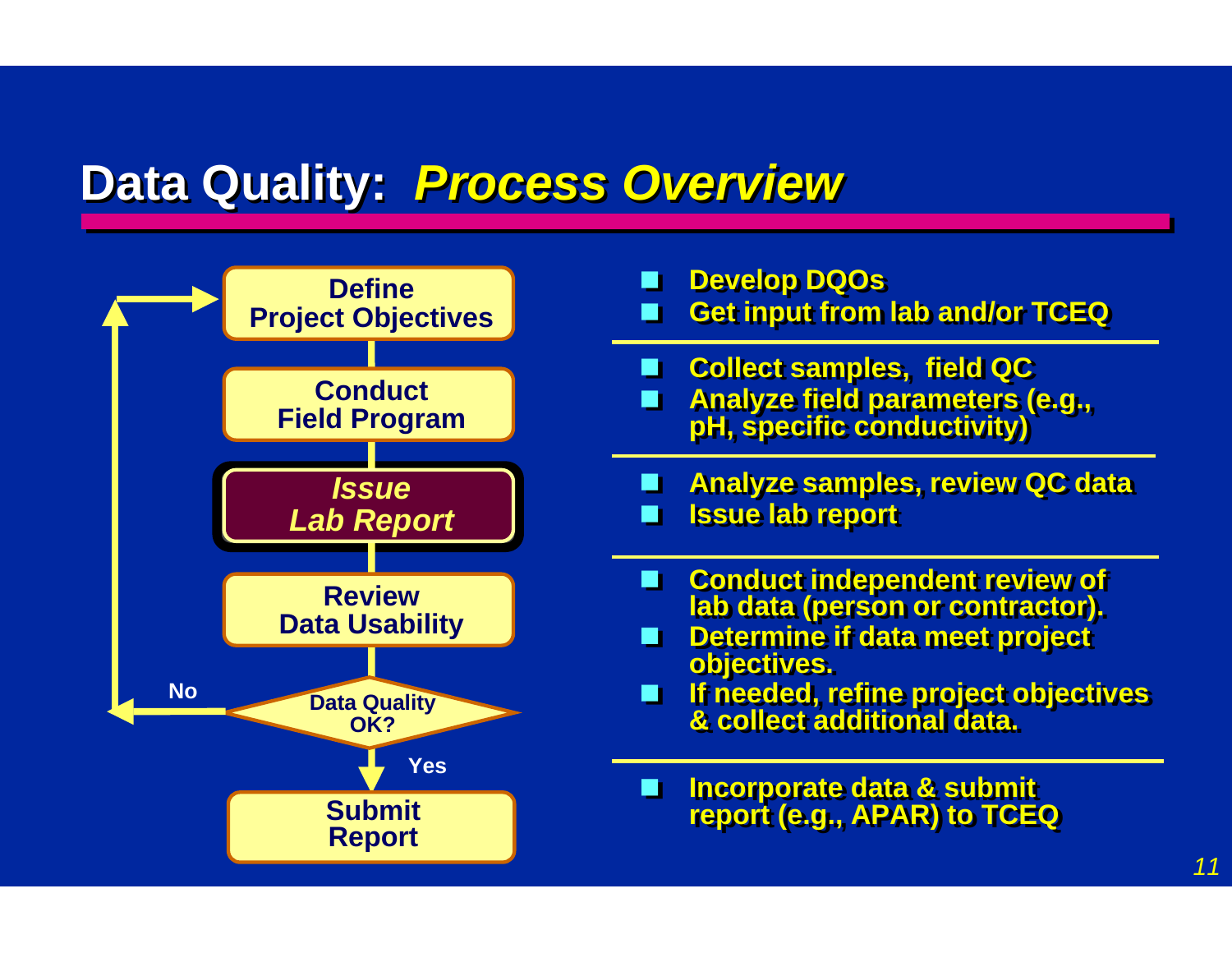# **Lab Heads Up: Sample Administration**

| <b>Moisture</b>         | Assign to all samples even if not specifically<br>requested by client<br><b>E</b> Convert results to dry weight basis               |
|-------------------------|-------------------------------------------------------------------------------------------------------------------------------------|
| <b>System</b><br>Set-Up | <b>NOLS &amp; MDLs: Ensure current values in system</b><br>prior to samples data input<br><b>Develop list of flags as necessary</b> |
| <b>LORP</b>             | <b>Obtain list of COCs from client</b><br><b>Obtain PCL values from client</b>                                                      |



**Ensure that all laboratory personnel (analysts, project managers, etc.) aware that samples are for TRRP project.**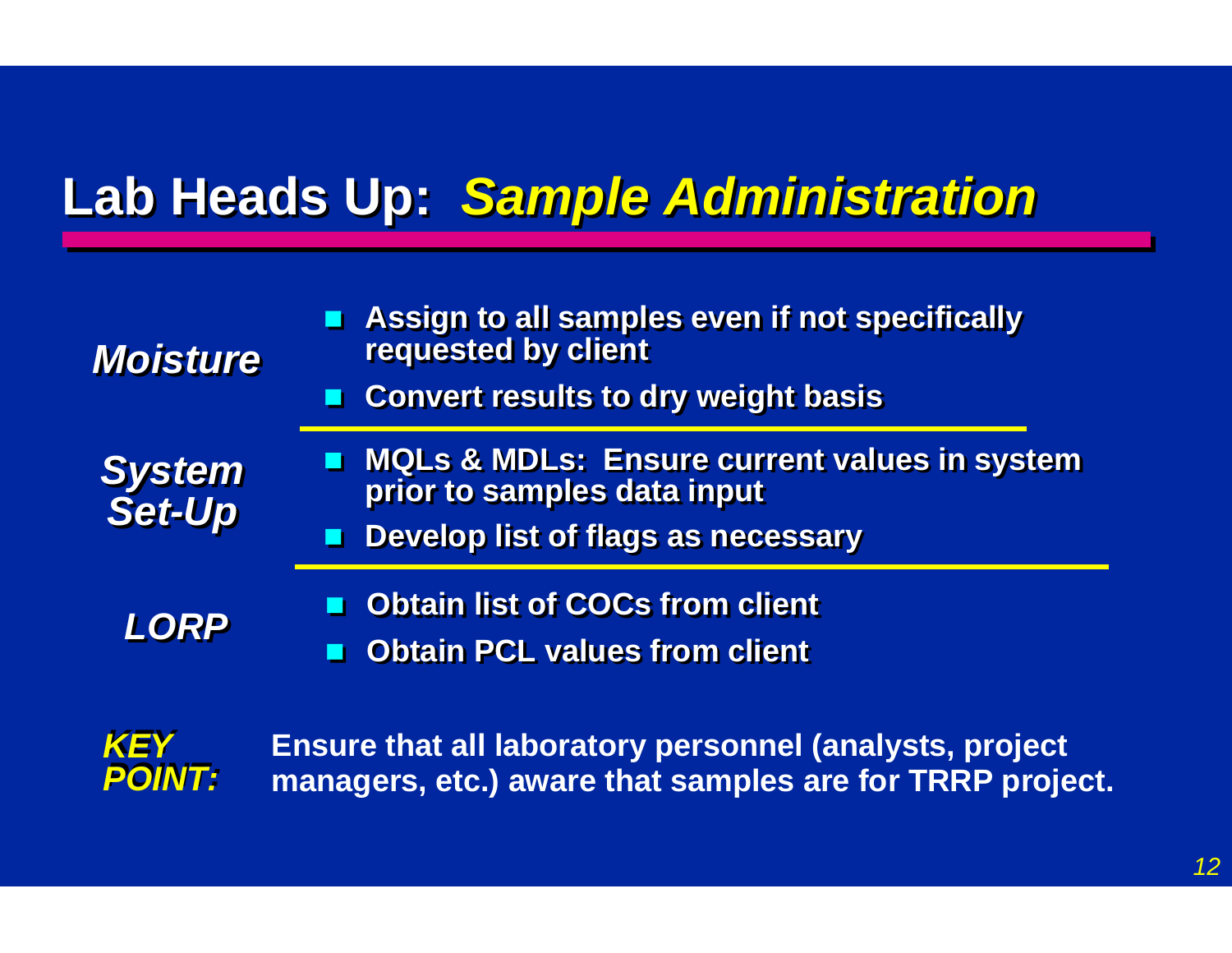#### Lab Heads Up: Reporting

 $\mathbb{R}^2$  *Laboratory Review Laboratory Review Checklist: Checklist:* **Complete on batch, project, or laboratory-defined Complete on batch, project, or laboratory-defined basis and provide clear reference to associated basis and provide clear reference to associated samples. See TRRP-13 for example. samples. See TRRP-13 for example. Include as needed. See TRRP-13 forInclude as needed. See TRRP-13 for example. example. Provide results on dry-weight basis Provide results on dry-weight basis Include with sample reports or on separate Include with sample reports or on separate report for surrogates, LCS data, MS/MSD report for surrogates, LCS data, MS/MSD data, and duplicate data, as applicable to data, and duplicate data, as applicable to the analytical method. the analytical method.** П *Exception Reports: Exception Reports:* П *Dry Weight: Dry Weight:* П *QC Limits: QC Limits:*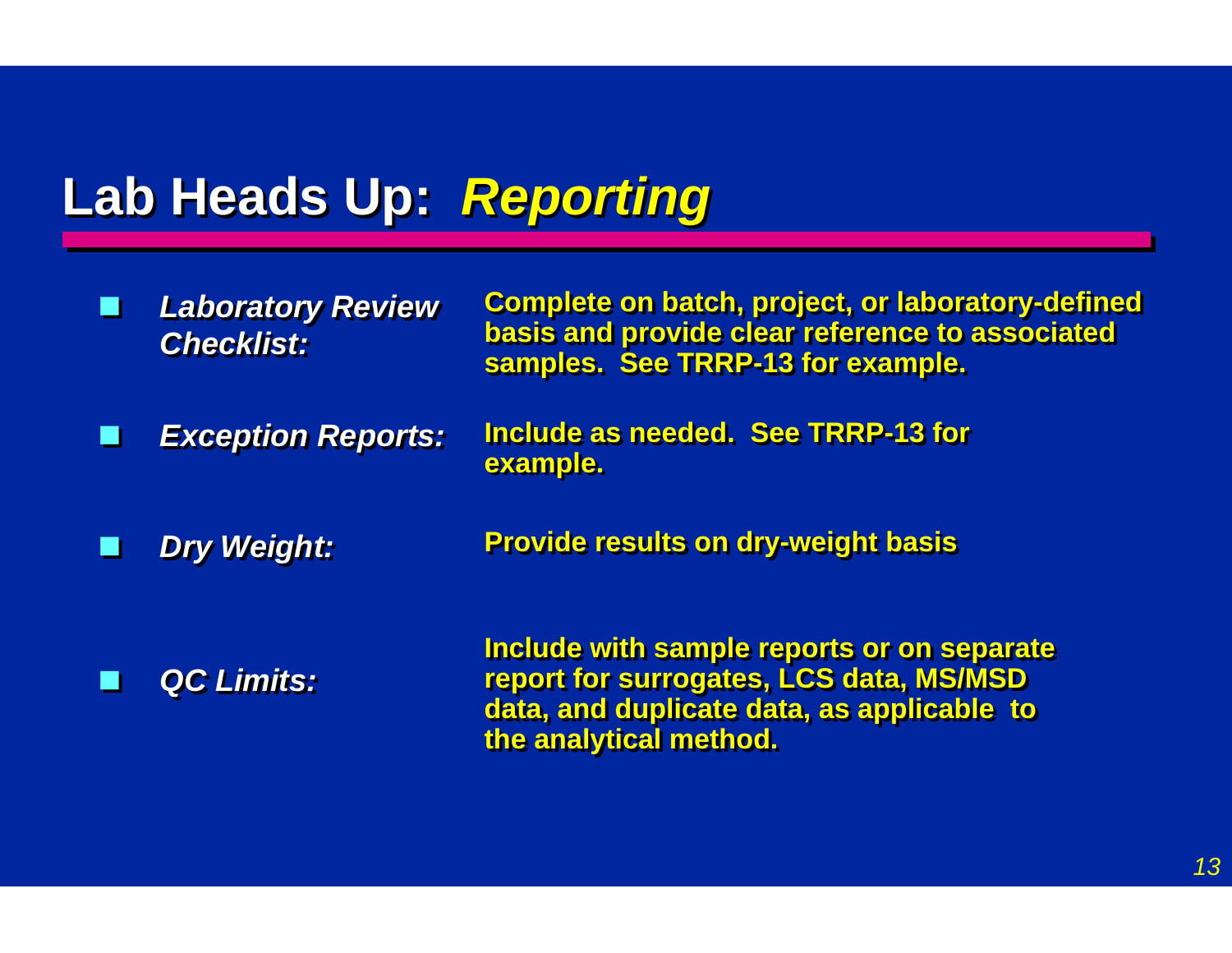# **Detection Limit Terms**

Detection Limit (DL) Estimated Quantitation Limit (EQL) Contract Required Quantitation Limit (CRQL) **Limit of Detection (LOD)** Instrument Detection Limit (IDL) Reliable Detection Limit (RDL) Limit of Quantitation (LOQ) Reliable Quantitation Limit (RQL) **Practical Quantitation Limit (PQL)** Reporting Limit (RL)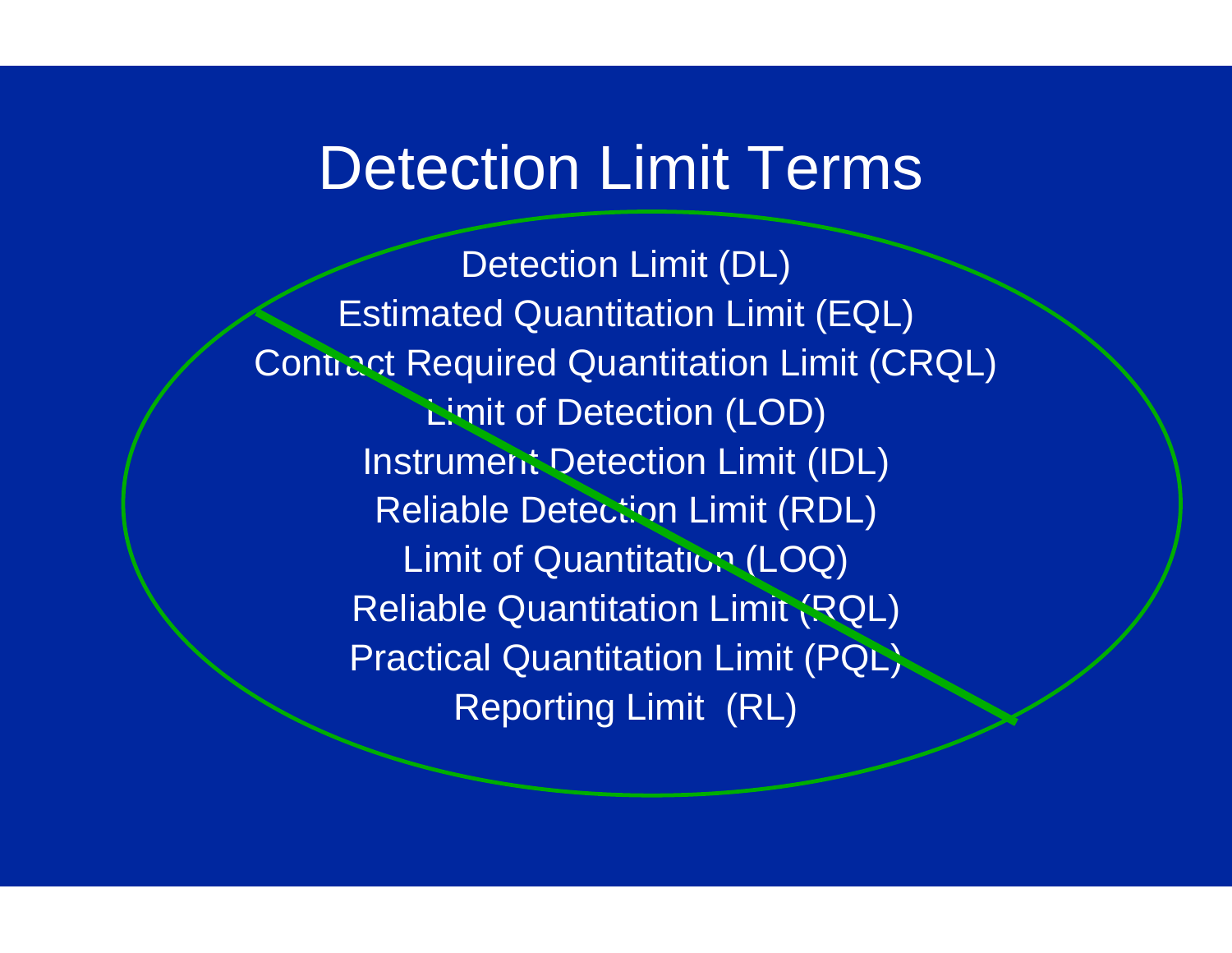# **TRRP Lab Testing: Key Definitions TRRP 13** *CALLS RRP 13 RRP 13 RRP 13*





**When testing for TRRP COCs, be sure to use When testing for TRRP COCs, be sure to use lab method with MQL < TRRP assessment level. lab method with MQL < TRRP assessment level.**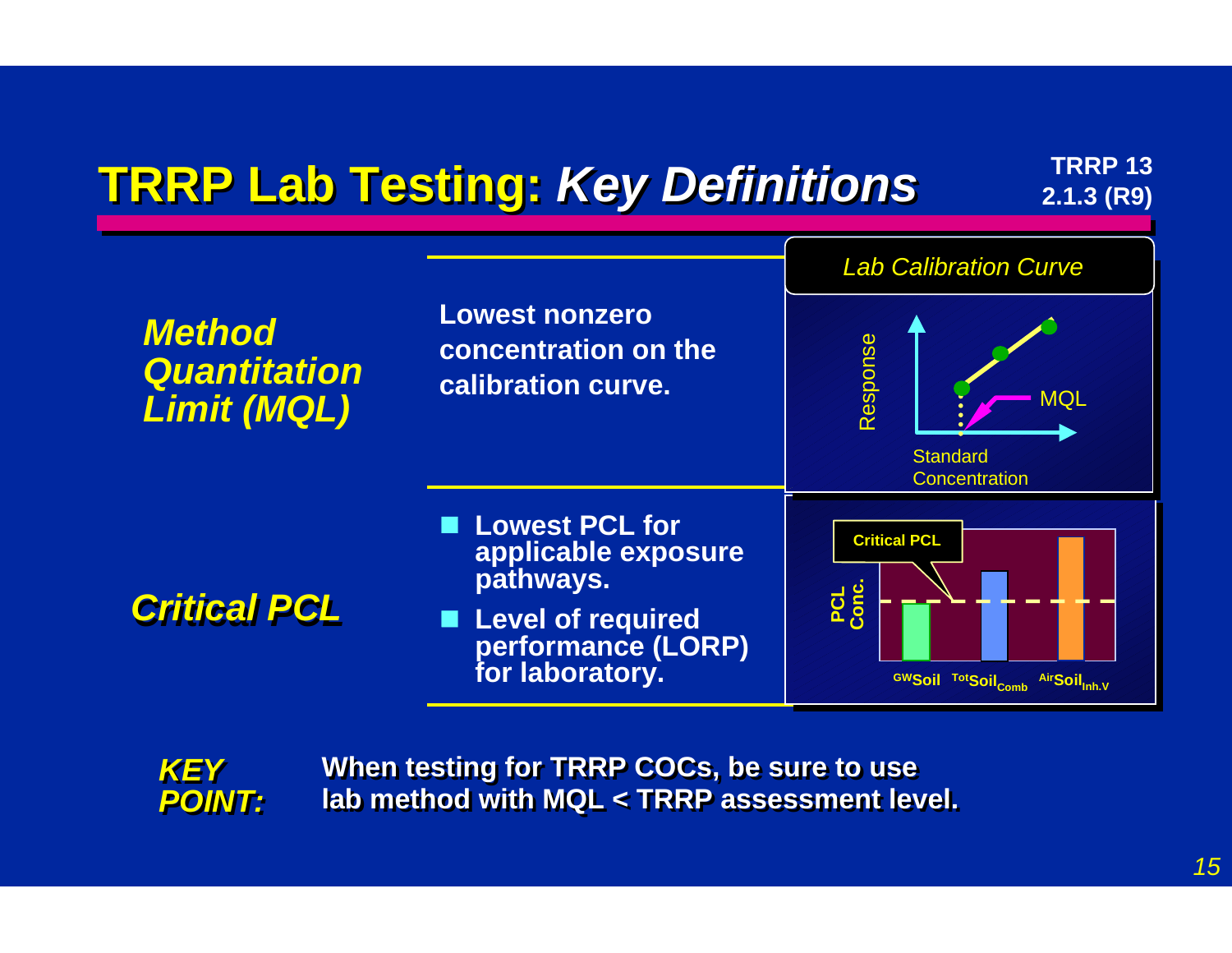# **Sample Quantitation Limit (SQL) Sample Quantitation Limit (SQL)**

**The method detection limit, as defined in [the rule], The method detection limit, as defined in [the rule], adjusted to reflect sample-specific actions, such as adjusted to reflect sample-specific actions, such as dilution or use of smaller aliquot sizes than prescribed in dilution or use of smaller aliquot sizes than prescribed in the analytical method, and takes into account sample the analytical method, and takes into account sample characteristics, sample preparation, and analytical characteristics, sample preparation, and analytical adjustments. adjustments.**

- **1. Nondetected results are reported as less than the SQL - 1. Nondetected results are reported as less than the SQL - 350.54(h)(2). 350.54(h)(2).**
- **2. May be used in lieu of MQL to demonstrate vertical delineation if 2. May be used in lieu of MQL to demonstrate vertical delineation if COC cannot be measured to MQL and all reasonably available COC cannot be measured to MQL and all reasonably available analytical technology has been used - 350.51(d)(1). analytical technology has been used - 350.51(d)(1).**
- **3. Includes requirement for reporting data on a dry weight basis after 3. Includes requirement for reporting data on a dry weight basis after February 1, 2003. February 1, 2003.**

*KEY KEYPOINT: POINT:* **The term, as used in the rule, is analogous to the The term, as used in the rule, is analogous to the sample-specific detection limit. sample-specific detection limit.**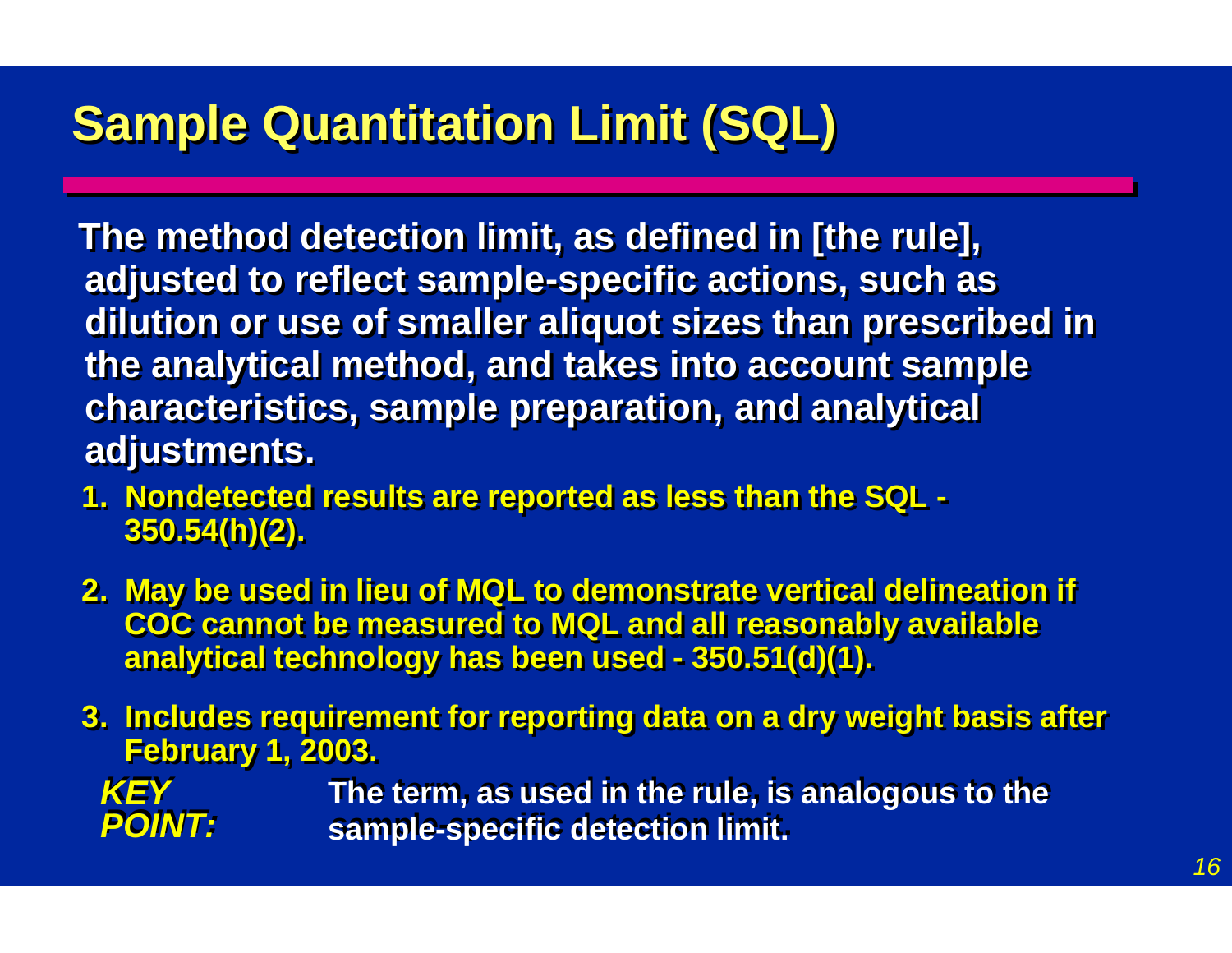## **TRRP Lab Testing:** *Key Definitions*

#### *Method DetectionLimit (MDL)*

 **Concentration at which a chemicalcan be measured with statisticalconfidence that concentrationgreater than zero**

■ Determined from **replicate standards**

#### *MDL Study*



*Sample Quantitation Limit (SQL)*

- **For each COC in each sample, the SQL = the MDL adjusted for dilution, sample size, moisture content.**
- Equivalent to "Sample **Detection Limit"**





**The lab must routinely check the MDL for each COC and The lab must routinely check the MDL for each COC and verify ability to detect each COC at the MDL. verify ability to detect each COC at the MDL.**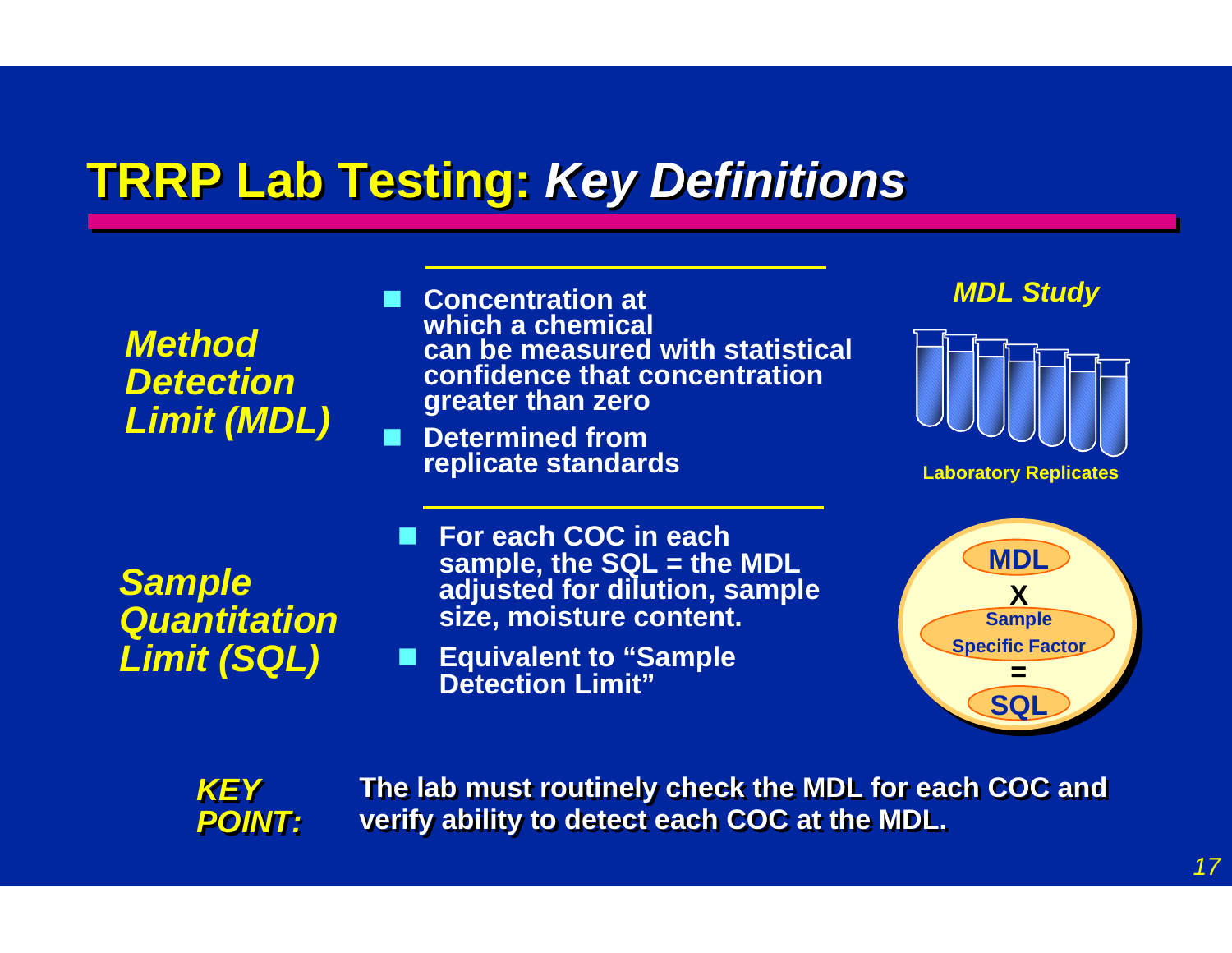#### **Reasonableness Test Reasonableness Test**



**30 TAC 350.5430 TAC 350.54 …The method detection limit should be…The method detection limit should be (e)(4) (e)(4) routinely checked for reasonableness... routinely checked for reasonableness...**

**1. Verifies the laboratory's ability to detect the COC at the MDL used for calculating SQLs. 1. Verifies the laboratory's ability to detect the COC at the MDL used for calculating SQLs.**

**2. TRRP-13 provides a means for meeting the 2. TRRP-13 provides a means for meeting the reasonableness requirement of the rule. reasonableness requirement of the rule.**

**KEY POINT: Detectability Check Sample (DCS).**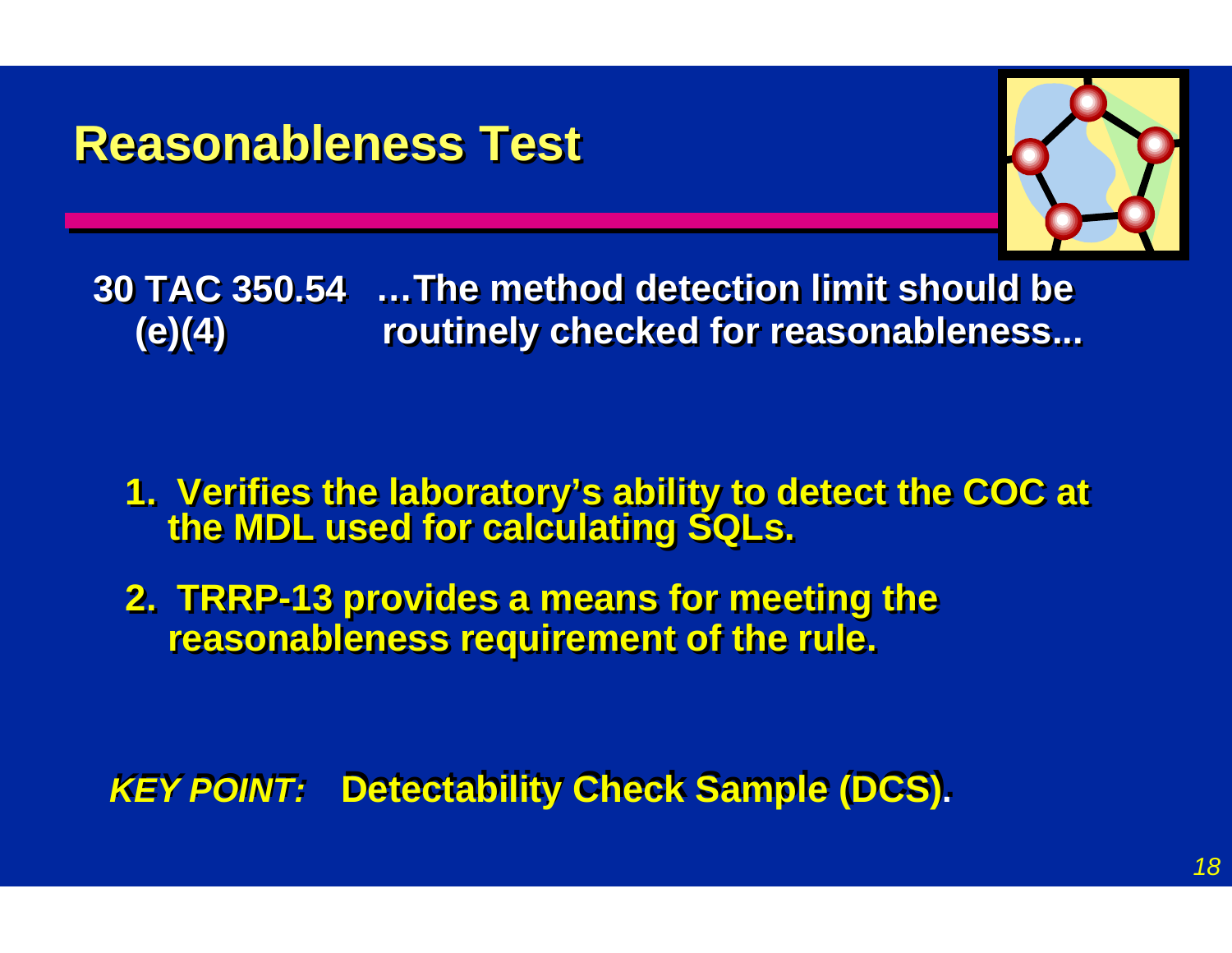#### **DCS Requirements DCS Requirements**



- **1. Reagent Matrix (aqueous and solid) spiked with the 1. Reagent Matrix (aqueous and solid) spiked with the COC near to or within two to three times the calculated MDL and carried through the sample calculated MDL and carried through the sample preparation and analytical procedures. preparation and analytical procedures.**
- **2. Analyze quarterly during the period TRRP samples 2. Analyze quarterly during the period TRRP samples are analyzed. are analyzed.**
- **3. If the routine DCS supports the MDL, no additional 3. If the routine DCS supports the MDL, no additional MDL studies are necessary for TRRP. MDL studies are necessary for TRRP.**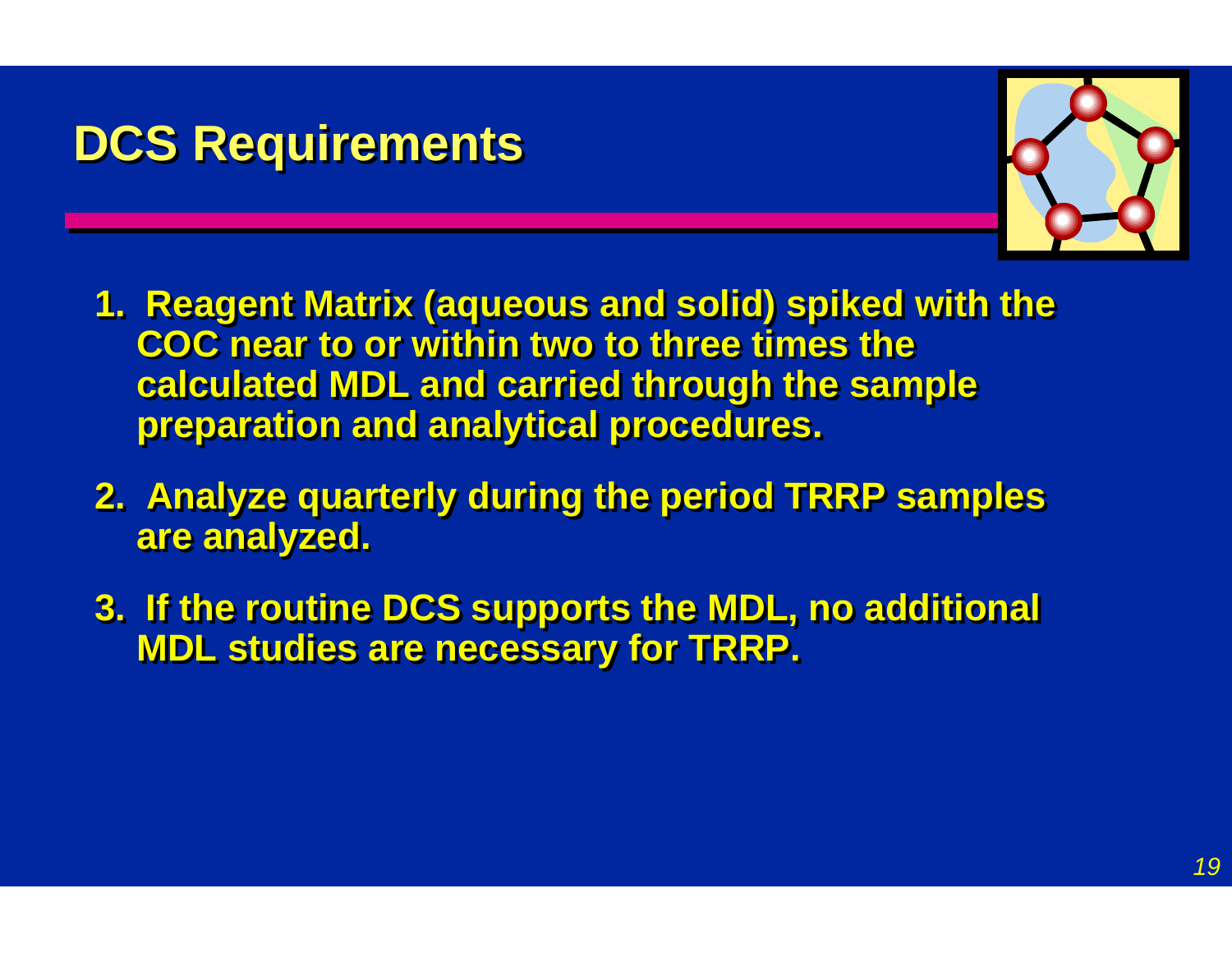## **Using the DCS**

- **1. Analytical response must meet qualitative identification criteria 1. Analytical response must meet qualitative identification criteria in method or QAP. in method or QAP.**
- **2. If qualitative identification criteria not specified, laboratory 2. If qualitative identification criteria not specified, laboratory must have confidence the response is different from the blank. must have confidence the response is different from the blank.**
- $\bullet$  **If the COC is not detected in the DCS, the MDL is not If the COC is not detected in the DCS, the MDL is not supported. supported.**
- **The DCS concentration is adjusted until the DCS is The DCS concentration is adjusted until the DCS is detected. detected.**
- $\bullet$  **After detection of the COC in the DCS, the laboratory uses the DCS concentration in lieu of the MDL to calculate SQLs. After detection of the COC in the DCS, the laboratory uses the DCS concentration in lieu of the MDL to calculate SQLs.**
- $\bullet$  **Use the DCS concentration until a new MDL study Use the DCS concentration until a new MDL study establishes a reasonable MDL. establishes a reasonable MDL.**

*KEY POINT:* **DCS documentation must be maintained by the laboratory.**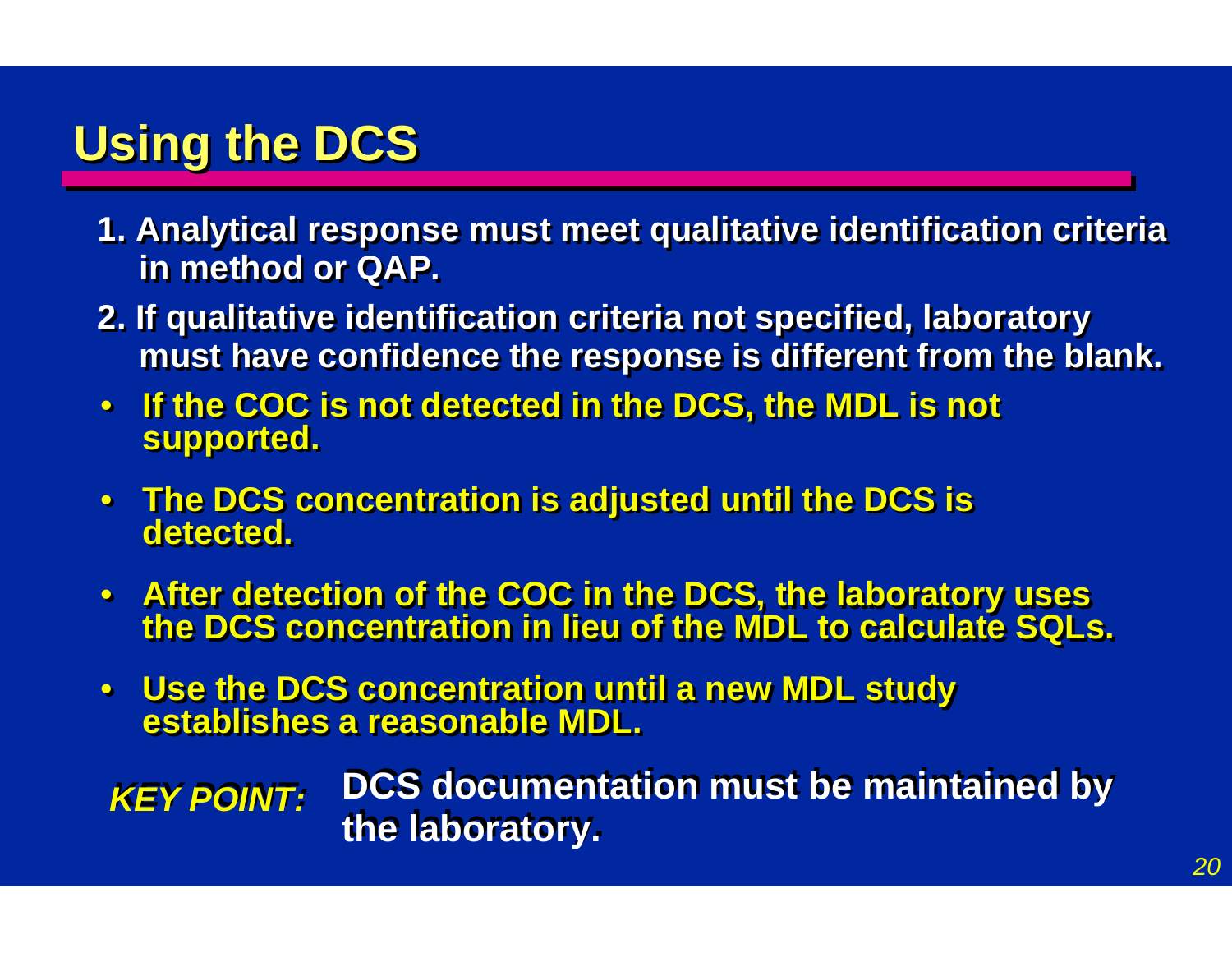# **Reporting the Results Reporting the Results**



MDL = Method detection limit; MQL = Method quantitation limit; MDL = Method detection limit; MQL = Method quantitation limit; SQL = Sample quantitation limit; UQL = Upper quantitation limit. SQL = Sample quantitation limit; UQL = Upper quantitation limit.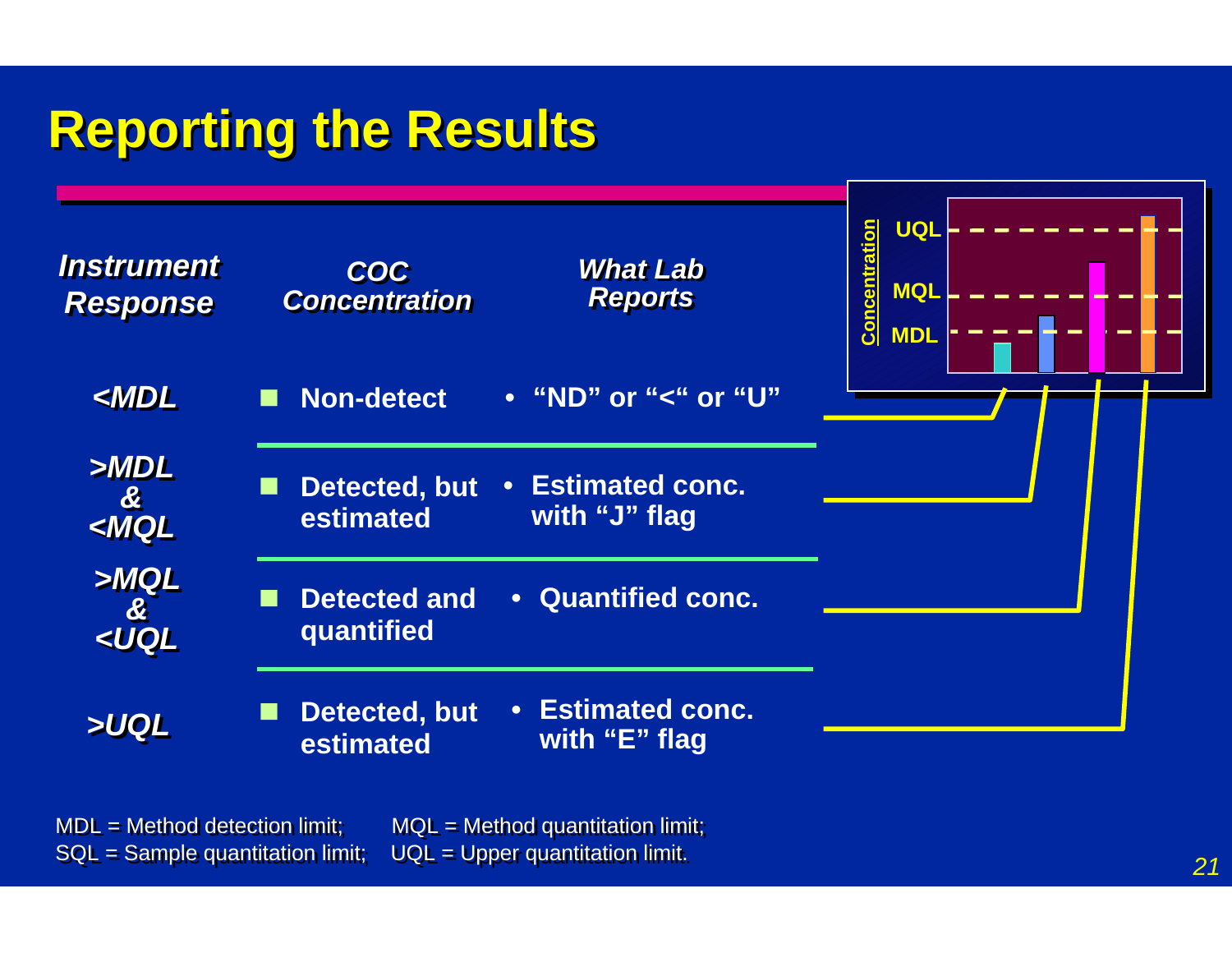#### **Lab Report: Lab Report:** *Required Contents Required Contents*

*Reportable Reportable DataData Results of sample analyses Results of sample analyses* ш *Results of QC analyses (e.g., calibration, method blanks, instrument tuning) Results of QC analyses (e.g., calibration, method blanks, instrument tuning) Laboratory Laboratory ReviewReview Checklist Checklist*  $\mathbb{R}^2$  *Document Laboratory Data Review Document Laboratory Data Review*  $\mathbf{r}$  *Recommended format in TRRP-13 Recommended format in TRRP-13 Exception Exception Report Report Document deviations from Document deviations from QAPP or SOPs QAPP or SOPs Describe QC failures and Describe QC failures and affected samples affected samples KEY KEYPOINT: POINT:* **Rule requires data submittal, guidance Rule requires data submittal, guidance recommends format. recommends format.**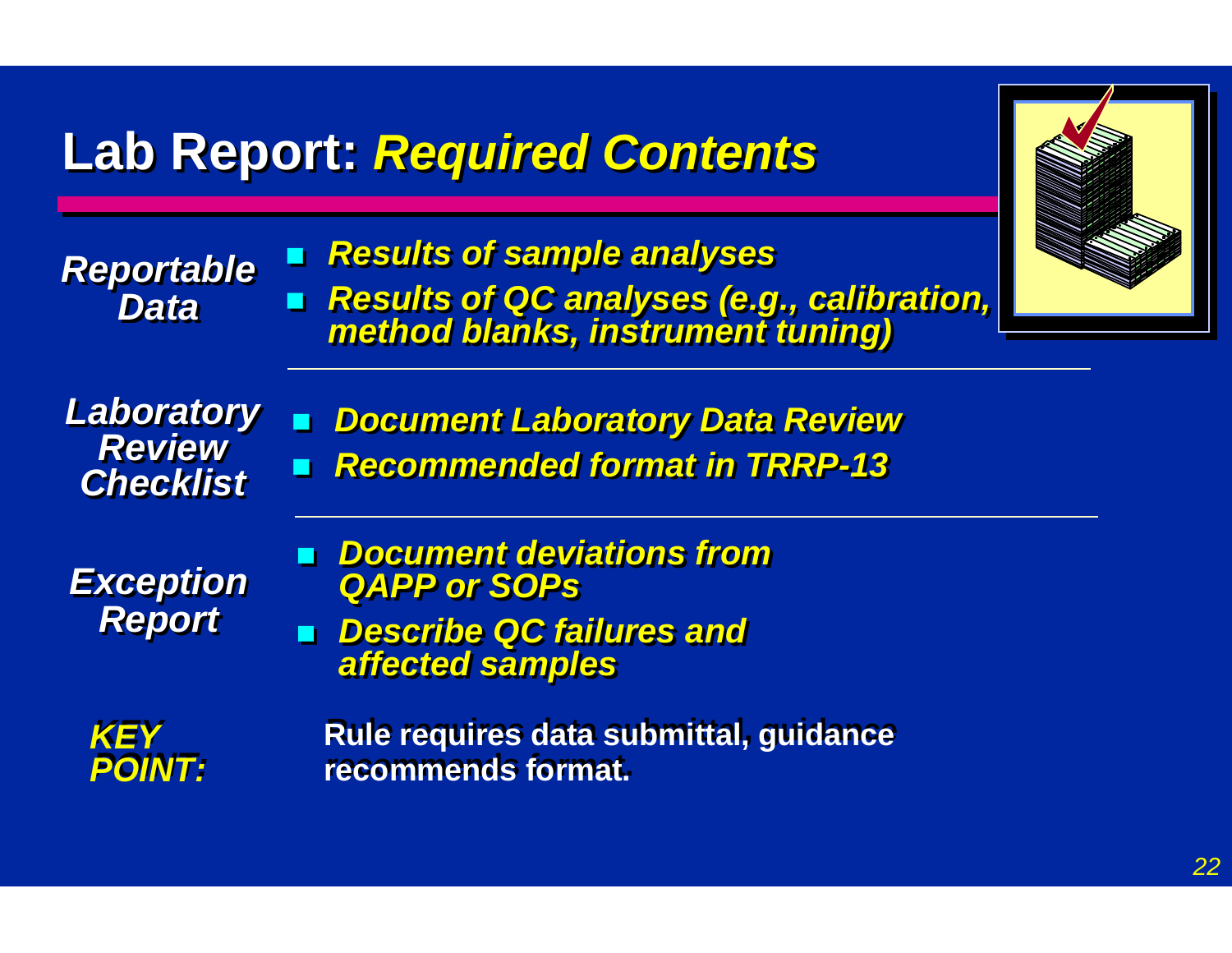## Lab Report: **Reportable Data**

- *R1R1***Field chain-of-custody documentation Field chain-of-custody documentation**
- *R2R2***Sample Identification Cross-Reference**
- *R3R3***Test Reports Test Reports**
- *R4R4***Surrogate Recovery Surrogate Recovery**
- *R5R5***Laboratory Blank Data**
- *R6R6***Laboratory Control Samples (LCS) Laboratory Control Samples (LCS)**
- *R7R7***Matrix Spike/Matrix Spike Duplicates (MS/MSD)**
- *R8R8***Laboratory Duplicate Laboratory Duplicate**
- *R9R9***Method Quantitation Limits (MQLs)**
- *R10 R10***Other Problems or Anomalies**

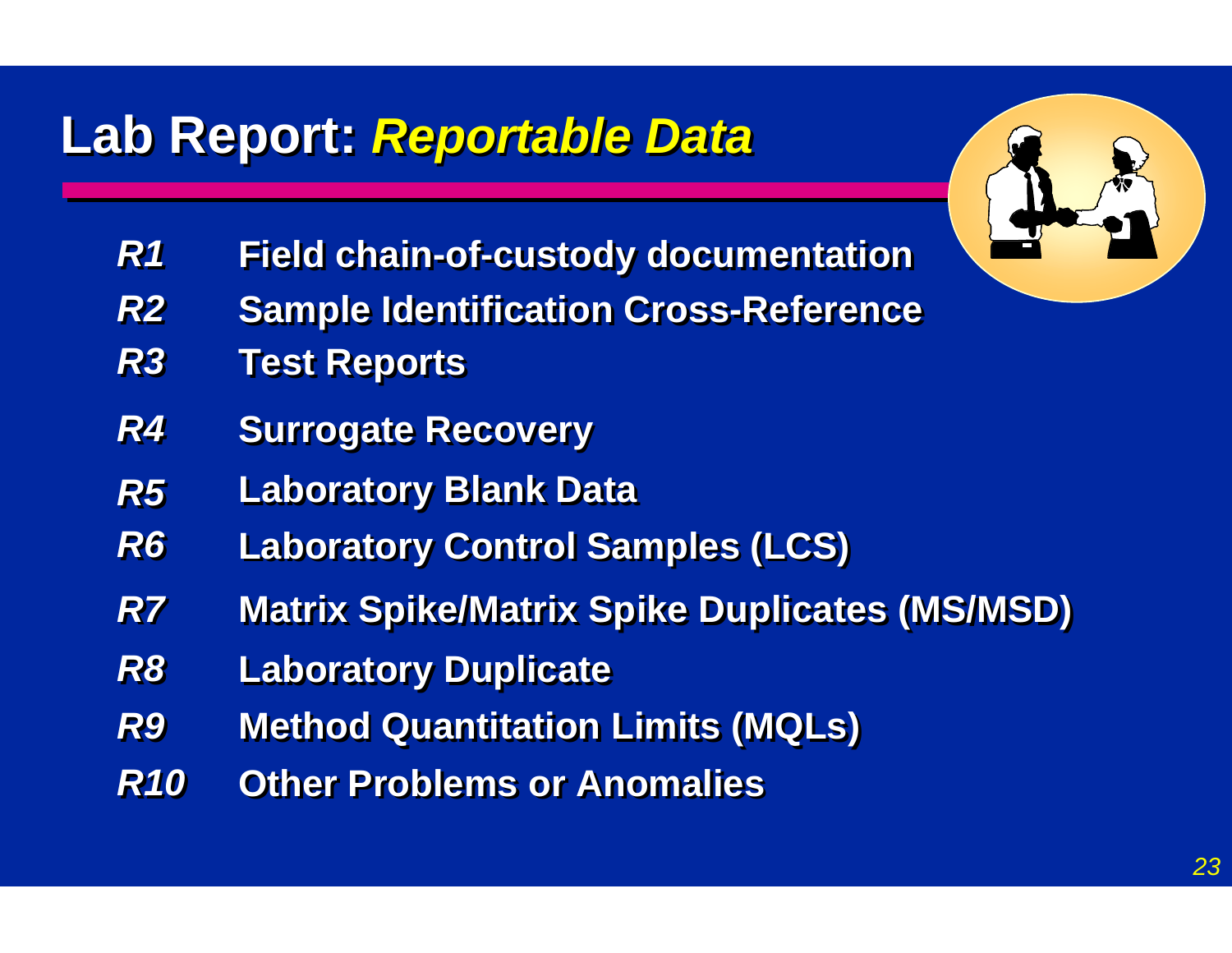# **Completing LRCs and ERs**

| <b>LRCs for Reportable</b><br><b>Review for consistency with reportable data</b><br>prior to release of data package.<br>Data:<br><b>LRCs for Supporting</b><br><b>Completed by personnel with knowledge of</b><br>analytical conditions under which samples<br>Data:<br>were analyzed.<br><b>Exception Reports:</b><br>listing each compound.<br>Errors in LRCs for reportable data reduce data users |            | <b>Signature Page:</b> | <b>Laboratory Manager or designee signs release</b><br>statement. Note: page will be modified to<br>include laboratory report numbers. Please do<br>this now.      |
|--------------------------------------------------------------------------------------------------------------------------------------------------------------------------------------------------------------------------------------------------------------------------------------------------------------------------------------------------------------------------------------------------------|------------|------------------------|--------------------------------------------------------------------------------------------------------------------------------------------------------------------|
|                                                                                                                                                                                                                                                                                                                                                                                                        |            |                        |                                                                                                                                                                    |
|                                                                                                                                                                                                                                                                                                                                                                                                        |            |                        |                                                                                                                                                                    |
|                                                                                                                                                                                                                                                                                                                                                                                                        |            |                        | <b>Reference pages of analytical report. Example:</b><br><b>Volatile MS/MSD outside laboratory acceptance</b><br>criteria as shown on pages X through Y instead of |
| confidence in laboratory's performance and will generate<br><b>POINT:</b><br>requests for additional information.                                                                                                                                                                                                                                                                                      | <b>KEY</b> |                        |                                                                                                                                                                    |

*24*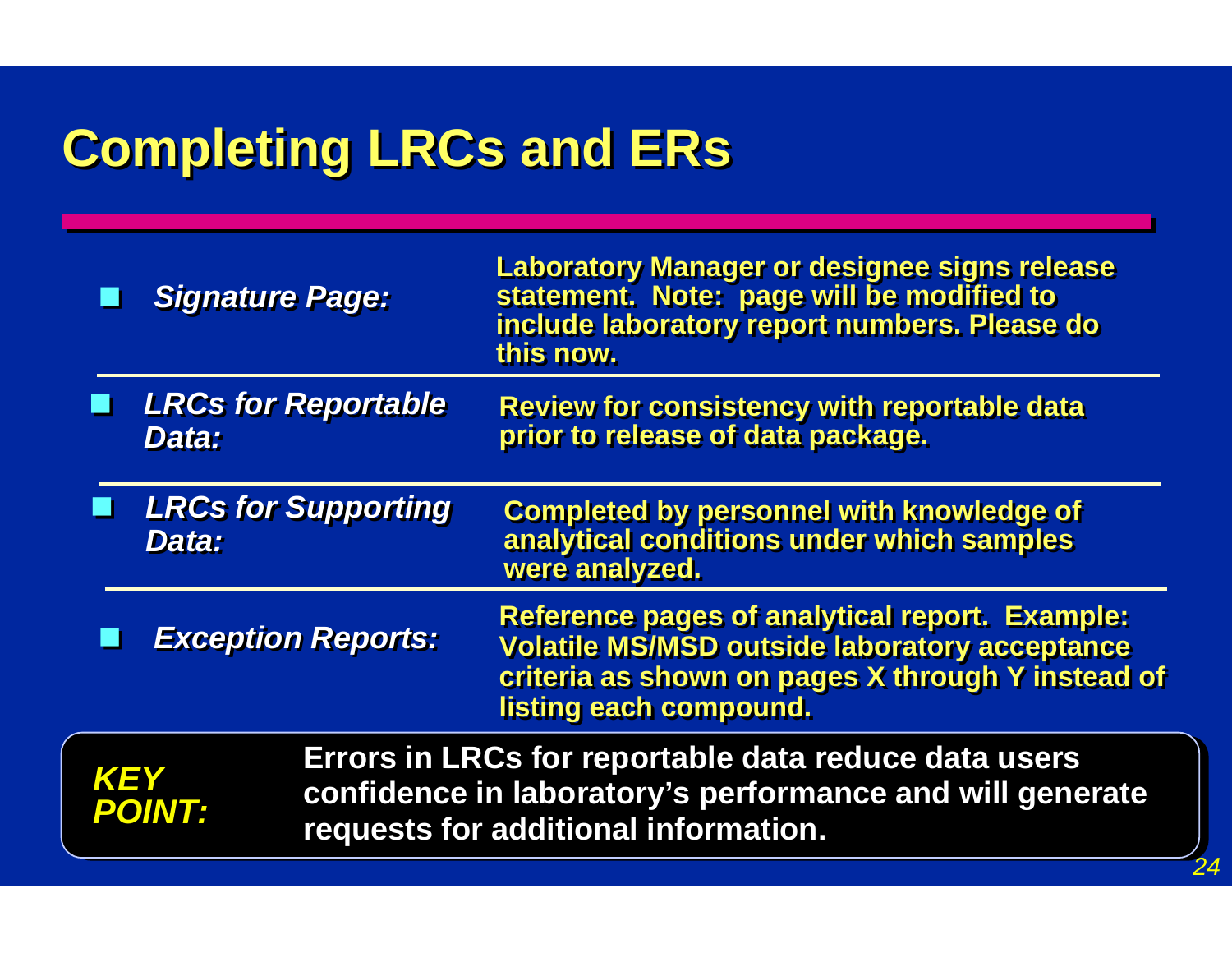# **Potential Extras: Potential Extras:** *TICs*

*Tentatively Identified Compounds Tentatively Identified Compounds*

#### *When to Report When to Report*

**Submit if analysis of TICs by GC/MS Submit if analysis of TICs by GC/MS requested by TCEQ; requirement details in TRRP-10requested by TCEQ; requirement details in TRRP-10**

#### *What to Report What to Report*

**Where possible, for each TIC, provide Where possible, for each TIC, provide CAS number, chemical name, retention CAS number, chemical name, retention time, estimated concentration; time, estimated concentration; description will be amendment to description will be amendment to TRRP-13TRRP-13**



*Tetra-ethyl-watchamacallit Tetra-ethyl-watchamacallit*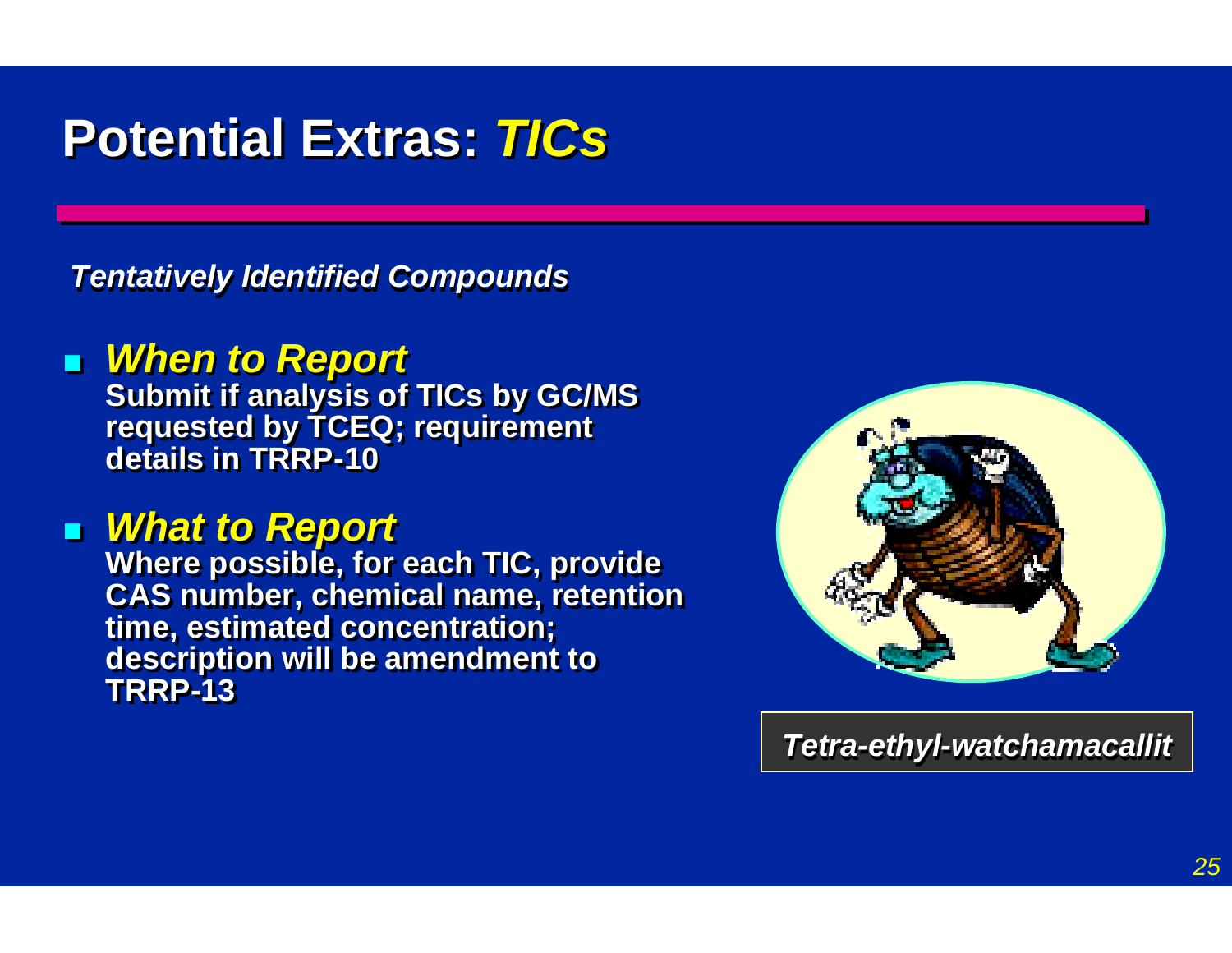#### **Lab Report: Lab Report:** *Supporting Data Supporting Data*

- **S1 Initial calibration (ICAL) S1 Initial calibration (ICAL)**
- **S2 Initial and continuing calibration verification (ICV and CCV) S2 Initial and continuing calibration verification (ICV and CCV) Continuing calibration blank (CCB) Continuing calibration blank (CCB)**
- **S3 Mass Spectral Tuning S3 Mass Spectral Tuning**
- **S4 Internal Standard Areas**
- **S5** Raw Data
- **S6 Dual Column ConfirmationS6 Dual Column Confirmation**
- **S7 Tentatively Identified Compounds (TICs) S7 Tentatively Identified Compounds (TICs)**
- **S8 Interference Check Sample (ICS) Results S8 Interference Check Sample (ICS) Results**
- **S9 Serial dilutions, post digestion spikes, method of standard S9 Serial dilutions, post digestion spikes, method of standard additionsadditions**
- **S12 Standards Documentation**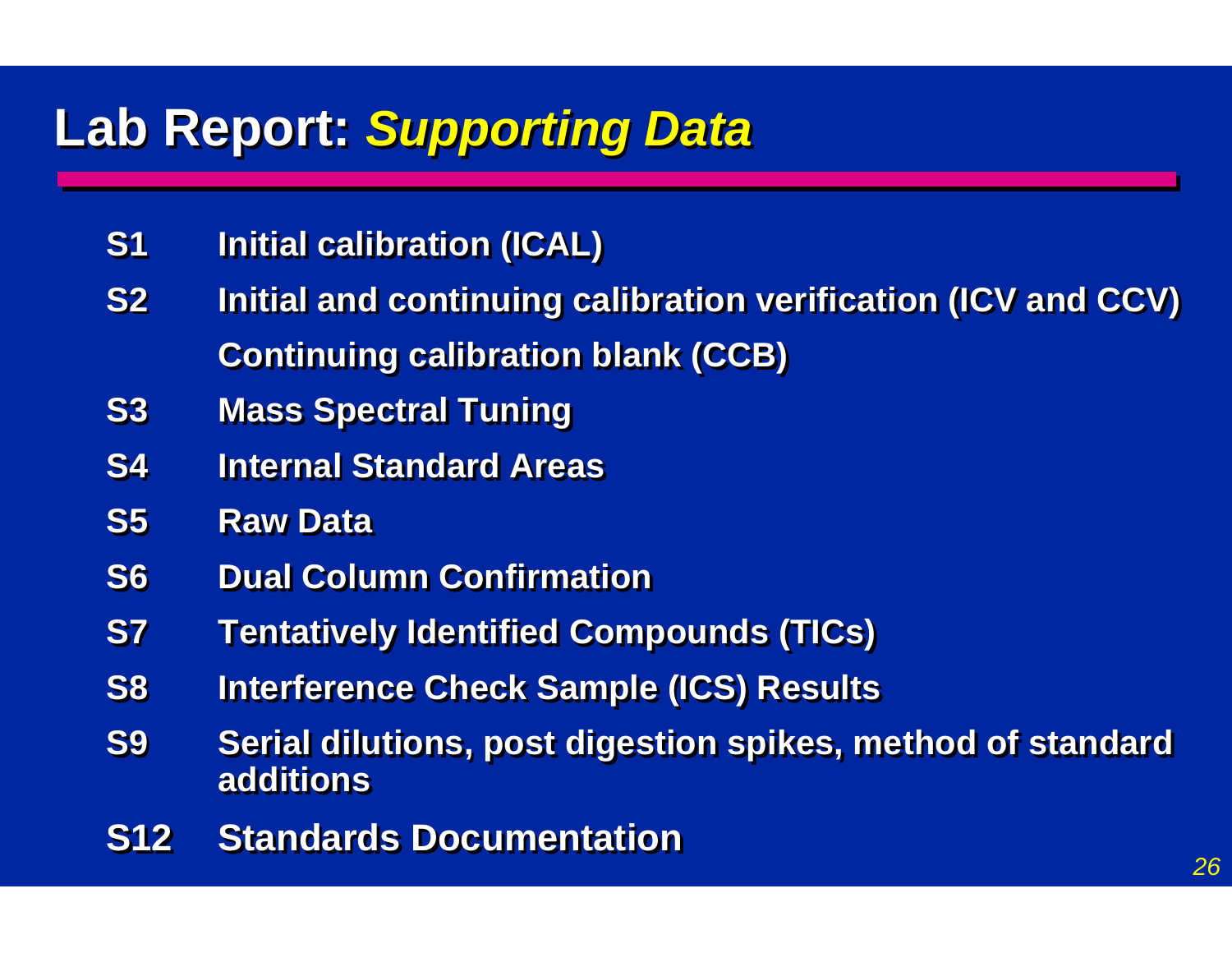#### **Lab Report: Supporting Data for Audits**

- **S10 Method Detection Limit (MDL) Studies (and S10 Method Detection Limit (MDL) Studies (and associated DCS results) associated DCS results)**
- **S11 Proficiency Test Reports S11 Proficiency Test Reports**
- **S12 (Moved to previous slide) S12 (Moved to previous slide)**
- **S13 Compound/Analyte identification procedures S13 Compound/Analyte identification procedures**
- **S14 Demonstration of Analyst Capability (DOC) S14 Demonstration of Analyst Capability (DOC)**
- **S15 Verification/validation documentation for S15 Verification/validation documentation for methodsmethods**
- **S16 Laboratory Standard Operating Procedures S16 Laboratory Standard Operating Procedures**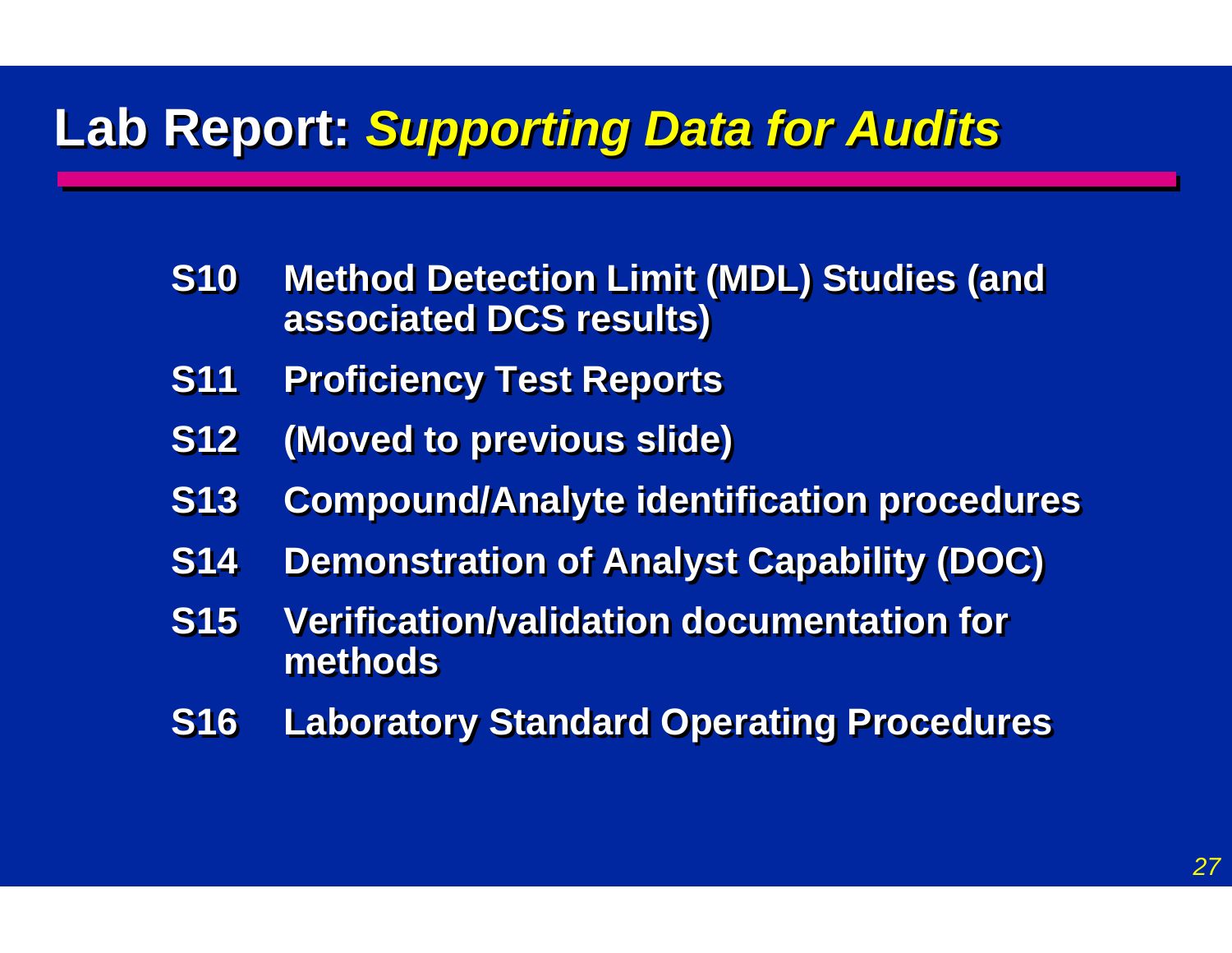# **Summary Summary**

| <b>Person</b>   |
|-----------------|
| <b>Provides</b> |

#### **Project Objectives Project Objectives**

- **COCs (suggest using CAS No.) COCs (suggest using CAS No.)**
- **LORPS LORPS**
- **Identification Critical Samples Identification Critical Samples**

*Laboratory Laboratory ProvidesProvides*

- **Appropriate methods Appropriate methods** e. **Laboratory acceptance criteria Laboratory acceptance criteria**
	- **E** Deliverables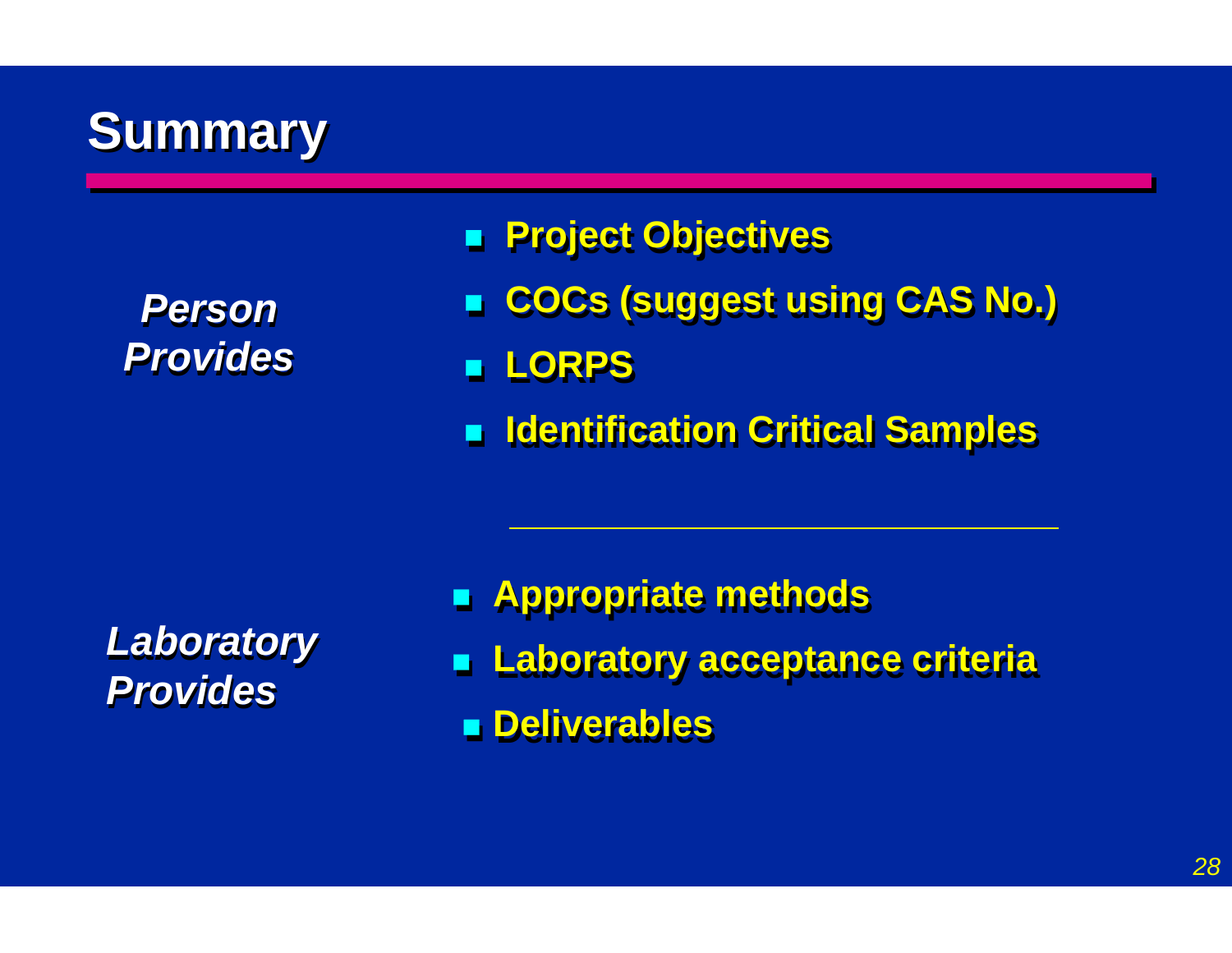#### **Data Quality: Process Overview**

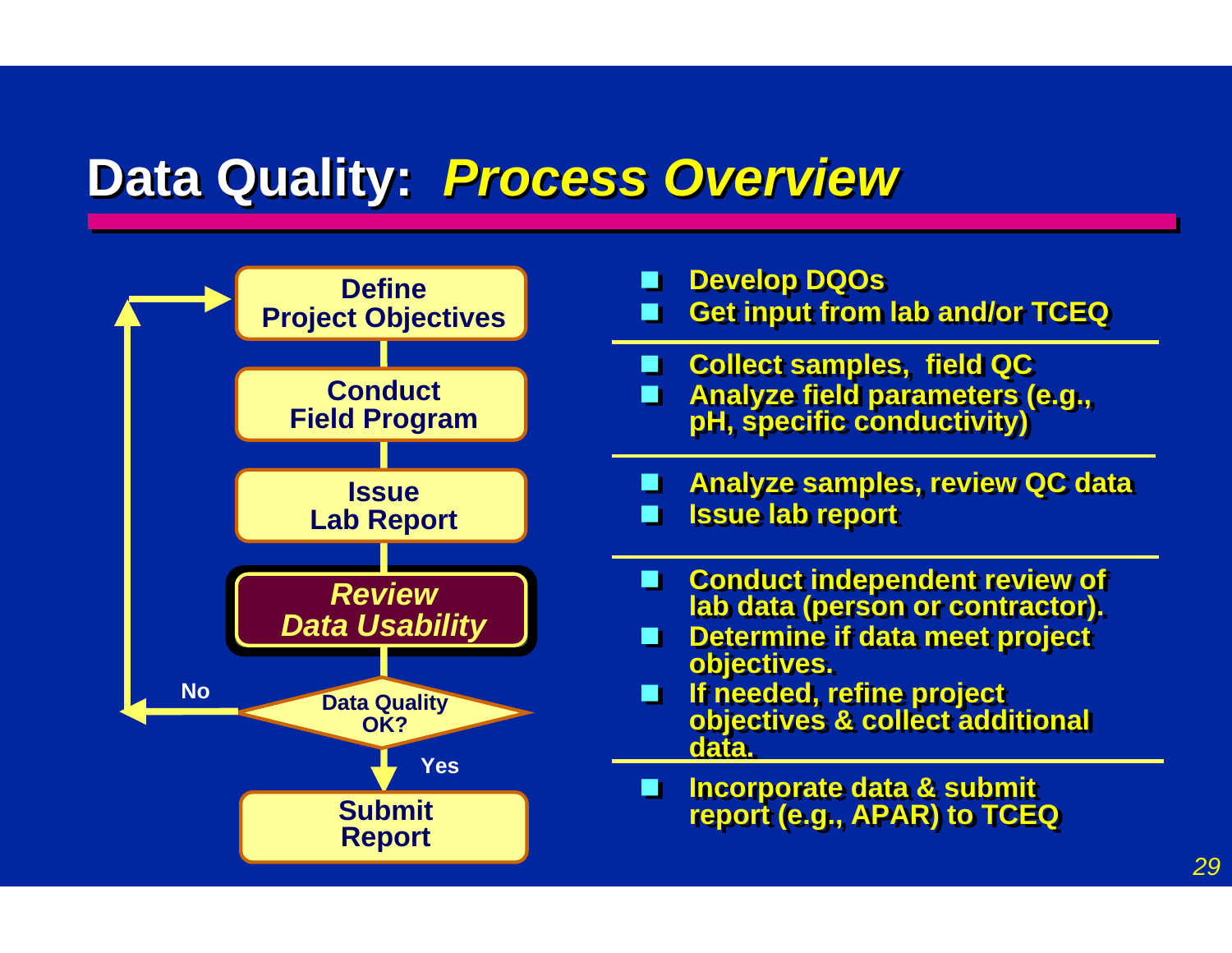#### **Data Usability Data Usability**

#### **30 TAC 350.54 30 TAC 350.54**

**(b)** The person shall provide data that are of sufficient and **(b)** The person shall provide data that are of sufficient and documented quality to meet the program and project documented quality to meet the program and project objectives... objectives...

*TRRPTRRPRuleRule*

**(f)** The person shall identify any data that may be affected **(f)** The person shall identify any data that may be affected by laboratory deviations from the analytical method or by laboratory deviations from the analytical method or by the laboratory's performance not meeting project-by the laboratory's performance not meeting projectrequired and/or method-required quality control required and/or method-required quality control acceptance criteria. The person shall also identify any acceptance criteria. The person shall also identify any data that may be affected by improper field procedures. data that may be affected by improper field procedures.



**Data Usability Summary is suggested format for Data Usability Summary is suggested format for meeting requirements. meeting requirements.**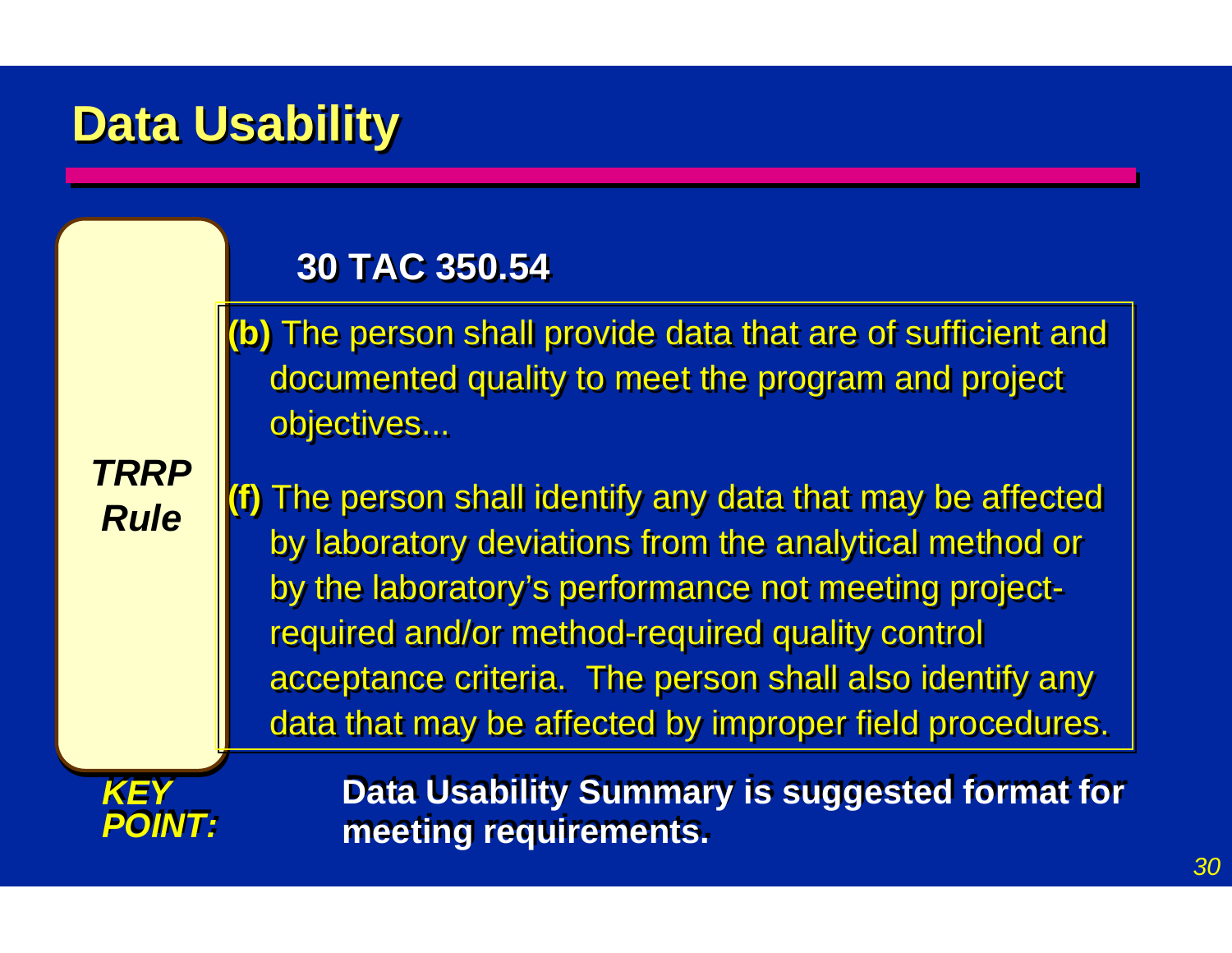#### **Data Usability Review: What to Check TRRP-13: Data Reporting and Review**

|                                                                                                                             | <b>Field to Lab:</b>                  | <b>Holding times, preservation,</b><br>sample containers, sample<br>collection procedures |  |
|-----------------------------------------------------------------------------------------------------------------------------|---------------------------------------|-------------------------------------------------------------------------------------------|--|
| ш                                                                                                                           | <b>Lab Control</b><br><b>Samples:</b> | <b>LCS Recoveries, LCS duplicate</b><br>recoveries, LCS/LCSD precision.                   |  |
|                                                                                                                             | <b>Matrix Spikes:</b>                 | <b>MS Recoveries, MSD recoveries, MS/MSD</b><br>precision.                                |  |
|                                                                                                                             | <b>Surrogates:</b>                    | <b>Percent recoveries for organics.</b>                                                   |  |
| Ш                                                                                                                           | <b>Lab Duplicates:</b>                | <b>Percent recoveries for inorganics.</b>                                                 |  |
|                                                                                                                             | <b>MQLs and SQLs:</b>                 | <b>Compare to level of required performance.</b>                                          |  |
|                                                                                                                             | <b>Supporting Data:</b>               | <b>Check the results of lab's review on LRC</b>                                           |  |
| <b>KEY</b><br><b>Guidance provides optional forms for summarizing</b><br><b>POINT:</b><br>results of data usability review. |                                       |                                                                                           |  |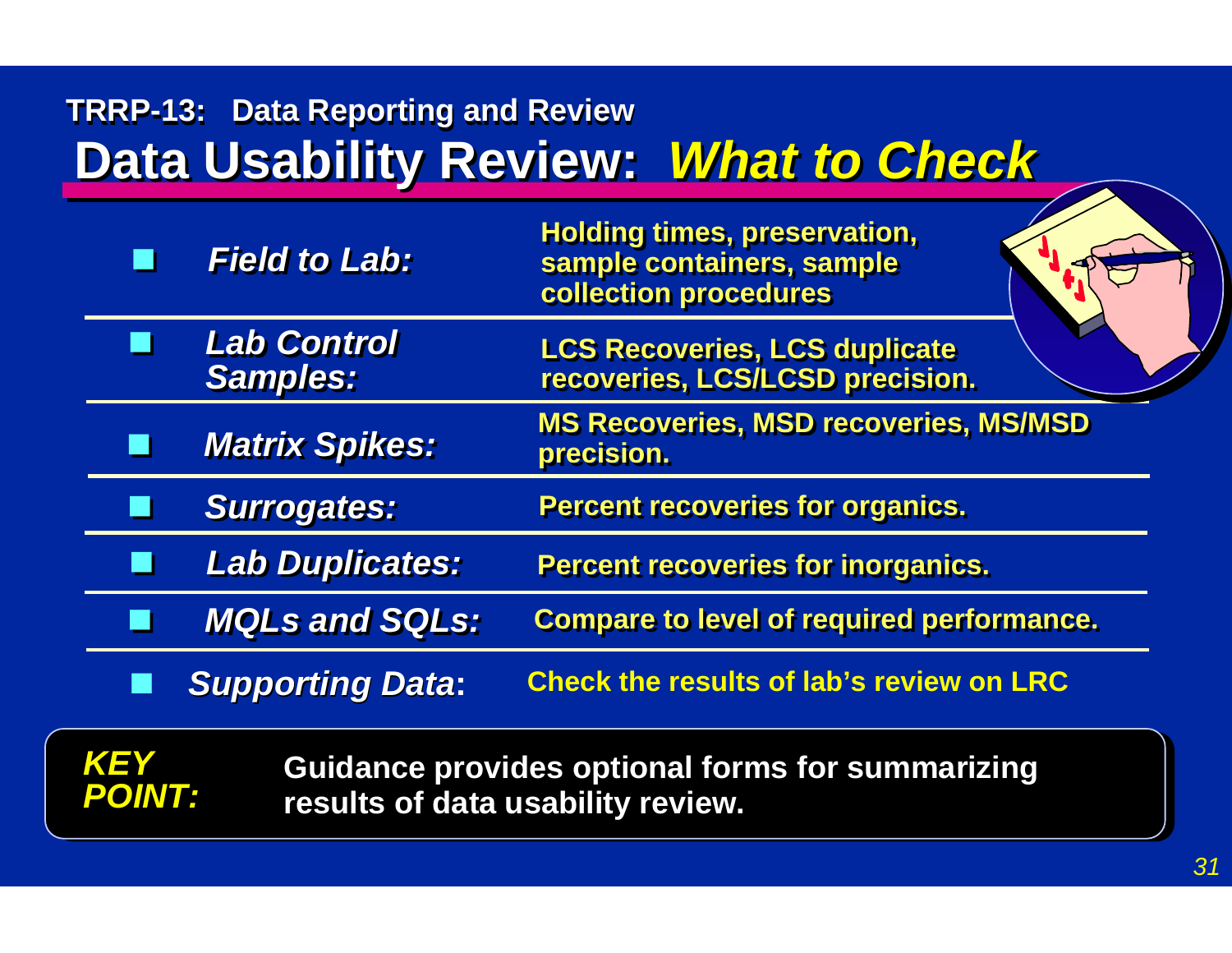# **Laboratory Reporting: Common Errors**

|             | <b>SQLs</b>   | Not provided or SQL labeled as MDL<br><b>Incorrectly calculated</b><br><b>LIMS uses aqueous MDLs for soil data</b>           |
|-------------|---------------|------------------------------------------------------------------------------------------------------------------------------|
| <b>MQLS</b> |               | <b>Laboratory does not indicate if MQLs are adjusted.</b>                                                                    |
|             |               | <b>Laboratory does not submit unadjusted MQLs.</b>                                                                           |
|             | <b>COCs</b>   | Analytical staff do not communicate to project manager<br>which compounds are not spiked into LCS.                           |
|             | <b>LRCs</b>   | <b>Laboratory incorrectly checks "Yes" even though quality</b><br>control report indicates data outside acceptance criteria. |
|             |               | <b>Laboratory does not specifically state which COCs not</b><br>spiked into LCS; laboratory uses generic statements.         |
|             | <b>Others</b> | Data column headings do not match regulatory<br>nomenclature; i.e. PQL instead of MQL                                        |
| <b>KEY</b>  | <b>POINT:</b> | Have experienced personnel review TRRP reports.                                                                              |
|             |               |                                                                                                                              |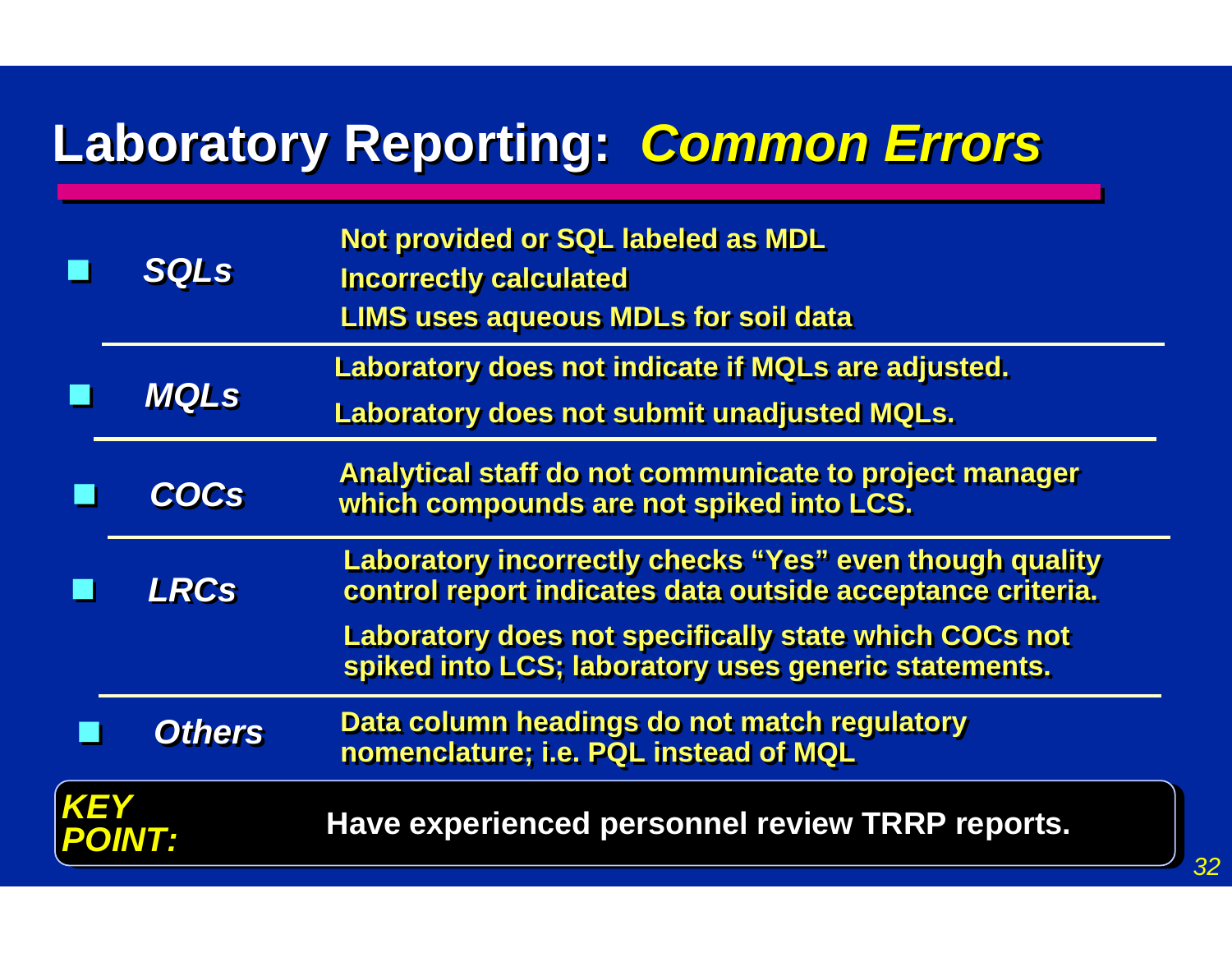#### **Data Usability Review:** *Comparison of LRC* **Data Usability Review:** *Comparison of LRC and DUS Acceptance Criteria and DUS Acceptance Criteria*

|                                                                                                                                                   | <b>Laboratory</b>                   | <b>Laboratory ONLY completes exception report if</b><br>recoveries and/or precision do not meet<br>laboratory acceptance criteria.                                                                                                                                                    |
|---------------------------------------------------------------------------------------------------------------------------------------------------|-------------------------------------|---------------------------------------------------------------------------------------------------------------------------------------------------------------------------------------------------------------------------------------------------------------------------------------|
|                                                                                                                                                   | <b>Data Reviewer</b>                | Data reviewer qualifies COC data based on<br>project acceptance criteria developed during<br>planning process. Intended use of data must<br>drive acceptance criteria (see EPA QA/G-4HW<br>and Introduction to Data Quality Indicators<br>[http://www.epa.gov/quality/trcourse.html]) |
|                                                                                                                                                   | <b>TRRP-13</b><br><b>Appendix D</b> | <b>Example Tool: project objectives determine</b><br>appropriate acceptance criteria.                                                                                                                                                                                                 |
| Data reviewer applies criteria developed during planning<br><b>KEY</b><br><b>POINT:</b><br>process. TRRP-13 does NOT specify acceptance criteria. |                                     |                                                                                                                                                                                                                                                                                       |
|                                                                                                                                                   |                                     |                                                                                                                                                                                                                                                                                       |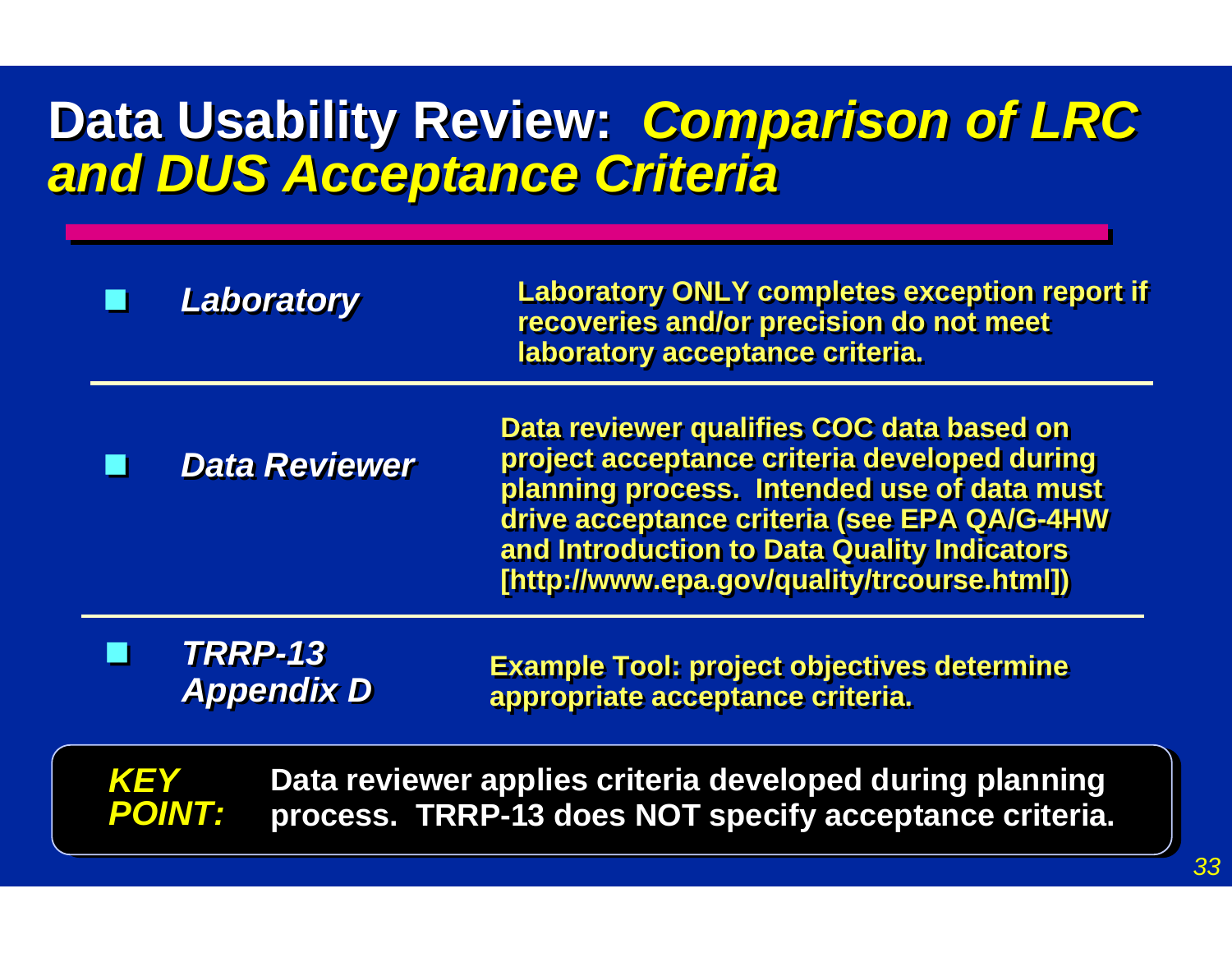#### **Data Usability Review: Data Qualifiers & Codes**

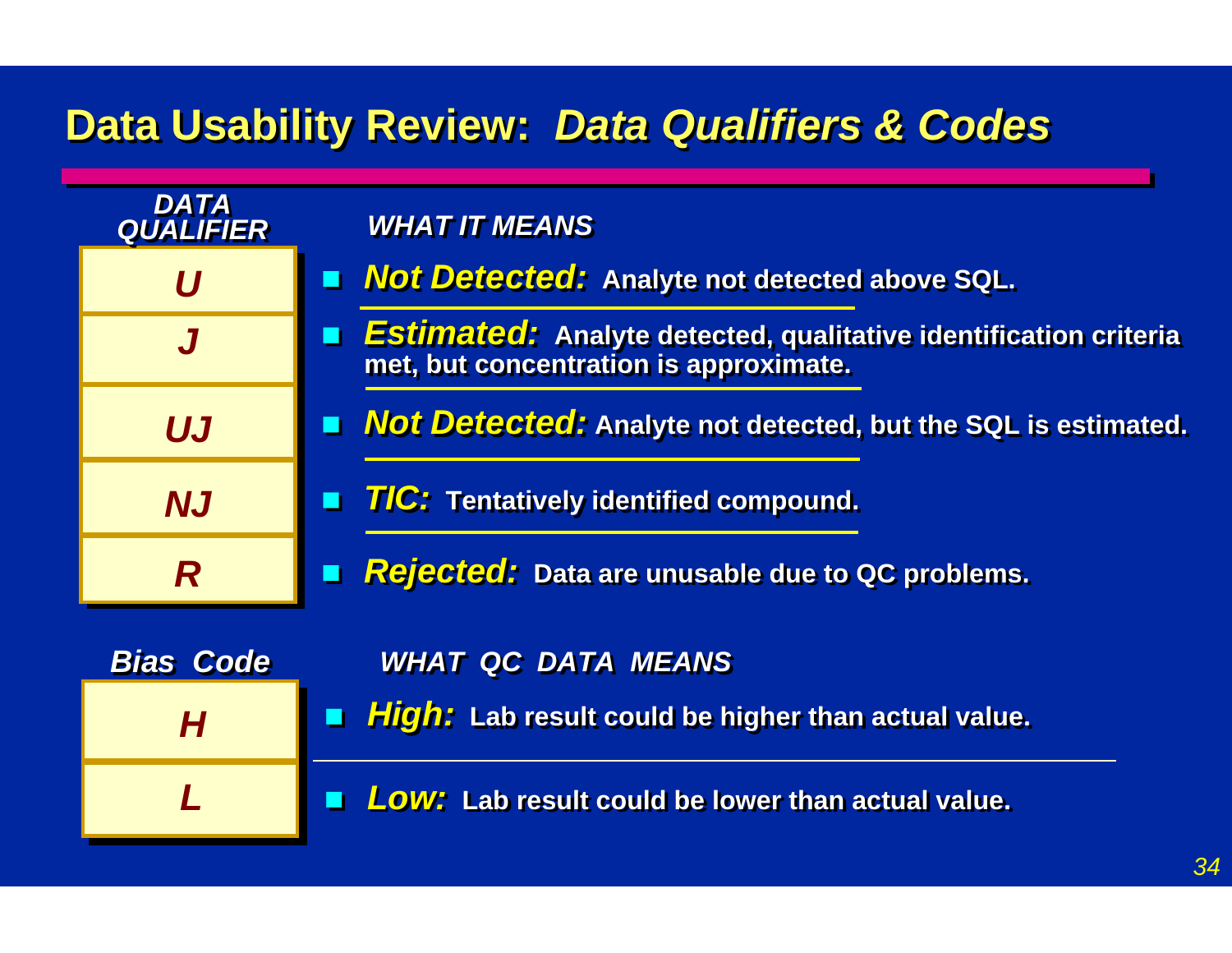## **Data Usability Summary**

| <b>Submittal</b> | Include as appendix to TRRP-required<br>reports having laboratory data (e.g.,                                                                                  |  |
|------------------|----------------------------------------------------------------------------------------------------------------------------------------------------------------|--|
| <b>Contents</b>  | <b>Results of Data Usability Review and<br/>supplemental review, if conducted</b>                                                                              |  |
| <b>Format</b>    | Use text, tables, figures, and/or<br>checklists as needed to summarize<br><b>findings of Data Usability Review and</b><br>justify any data flags or qualifiers |  |





**Guidance does not specify format; so use presentation Guidance does not specify format; so use presentation most convenient to convey results of DUS. most convenient to convey results of DUS.**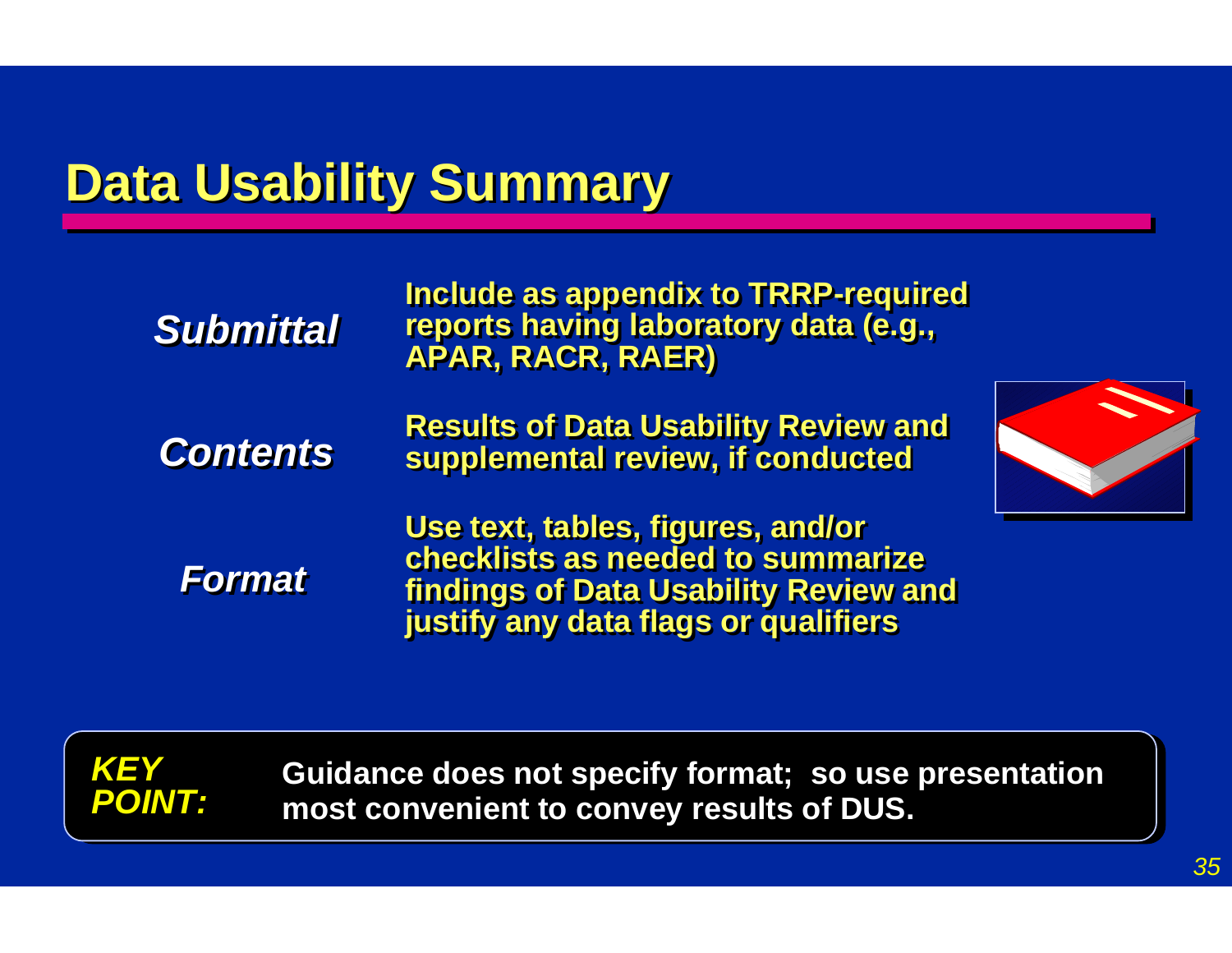# **Data Usability Summary (DUS)**

*InformationInformationtotoincludeincludein the in the DUSDUS*

**Intended Use of Data Samples Cross-Referenced to Laboratory Samples Cross-Referenced to Laboratory identificationsidentifications Analytical Parameters and Method References Analytical Parameters and Method References Field Data Reviewed and Summary of Findings Field Data Reviewed and Summary of Findings Quality Control Data Reviewed and Summary Quality Control Data Reviewed and Summary of Findings of Findings Supplemental Data Review from LRC/ER Supplemental Data Review from LRC/ER Review criteria (acceptance criteria) – Review criteria (acceptance criteria) – Laboratory, project, method, TRRP-13 Laboratory, project, method, TRRP-13**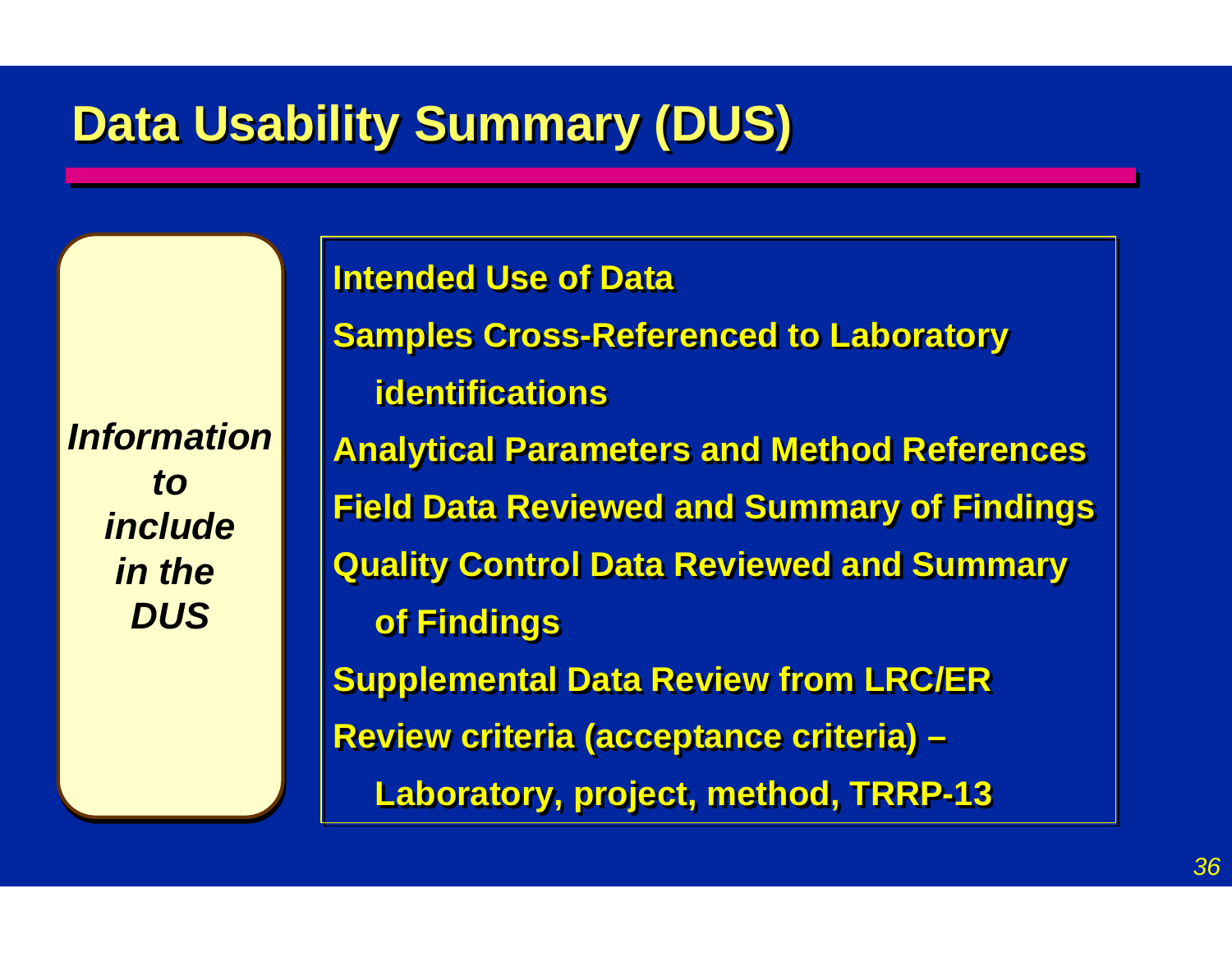# **Data Usability Summary (DUS)**

*Important Important PointsPointsto to Cover Cover*

*KEY KEY*

*POINT:*

- **1. List specific samples and constituents that did not 1. List specific samples and constituents that did not meet acceptance criteria. meet acceptance criteria. 2. List qualifiers/bias codes and rationale for 2. List qualifiers/bias codes and rationale for qualifiers/bias codes for each sample/analyte. qualifiers/bias codes for each sample/analyte.**
- **3. Determine and describe usability of data. 3. Determine and describe usability of data.**
- **4. Discuss technology (e.g., alternate methods, sample 4. Discuss technology (e.g., alternate methods, sample dilutions) used to reduce matrix interference or to dilutions) used to reduce matrix interference or to**

**achieve SQLs at or below PCLs achieve SQLs at or below PCLs**

**Provide conclusions about usability of qualified data.**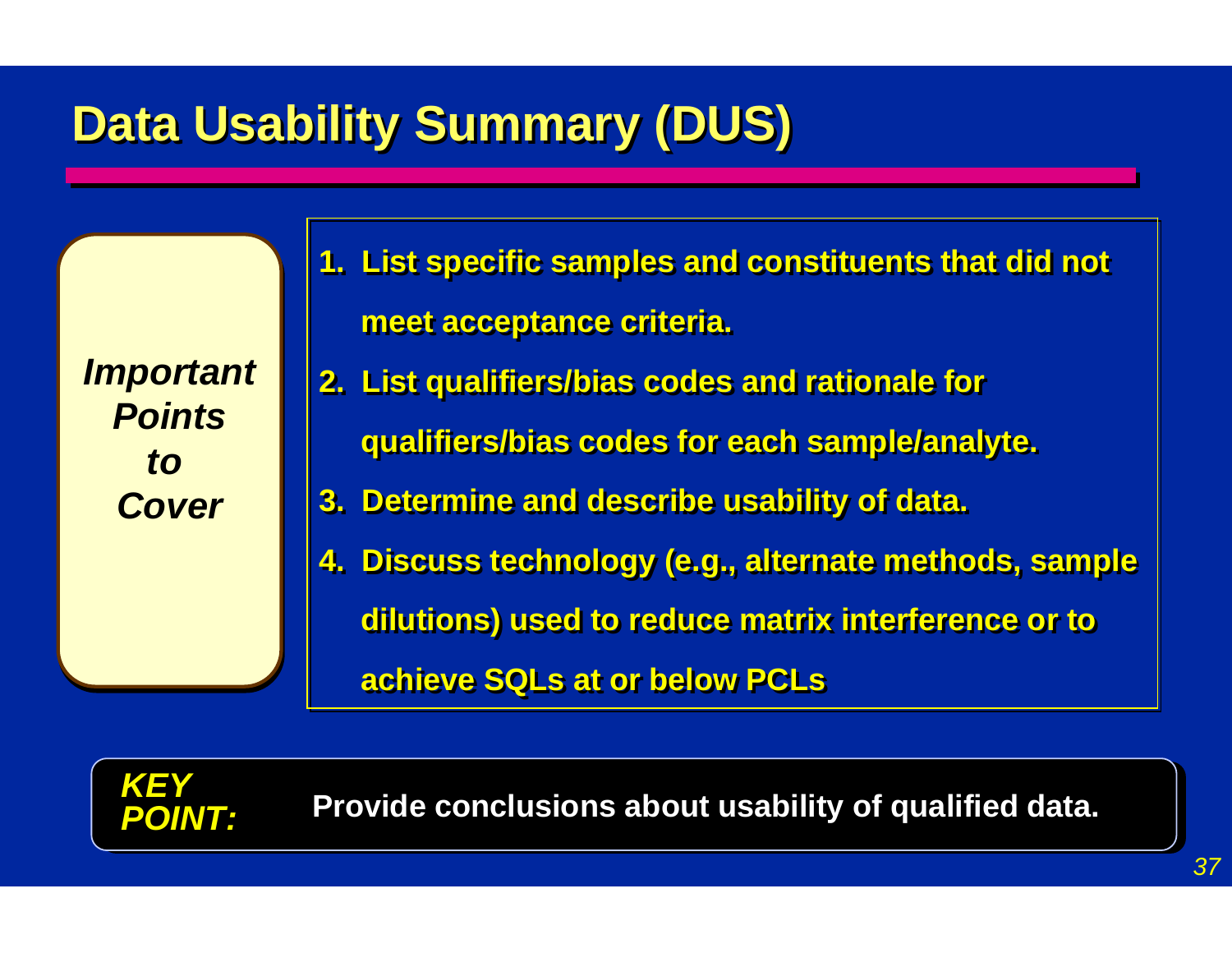#### **Data Quality: Process Overview**

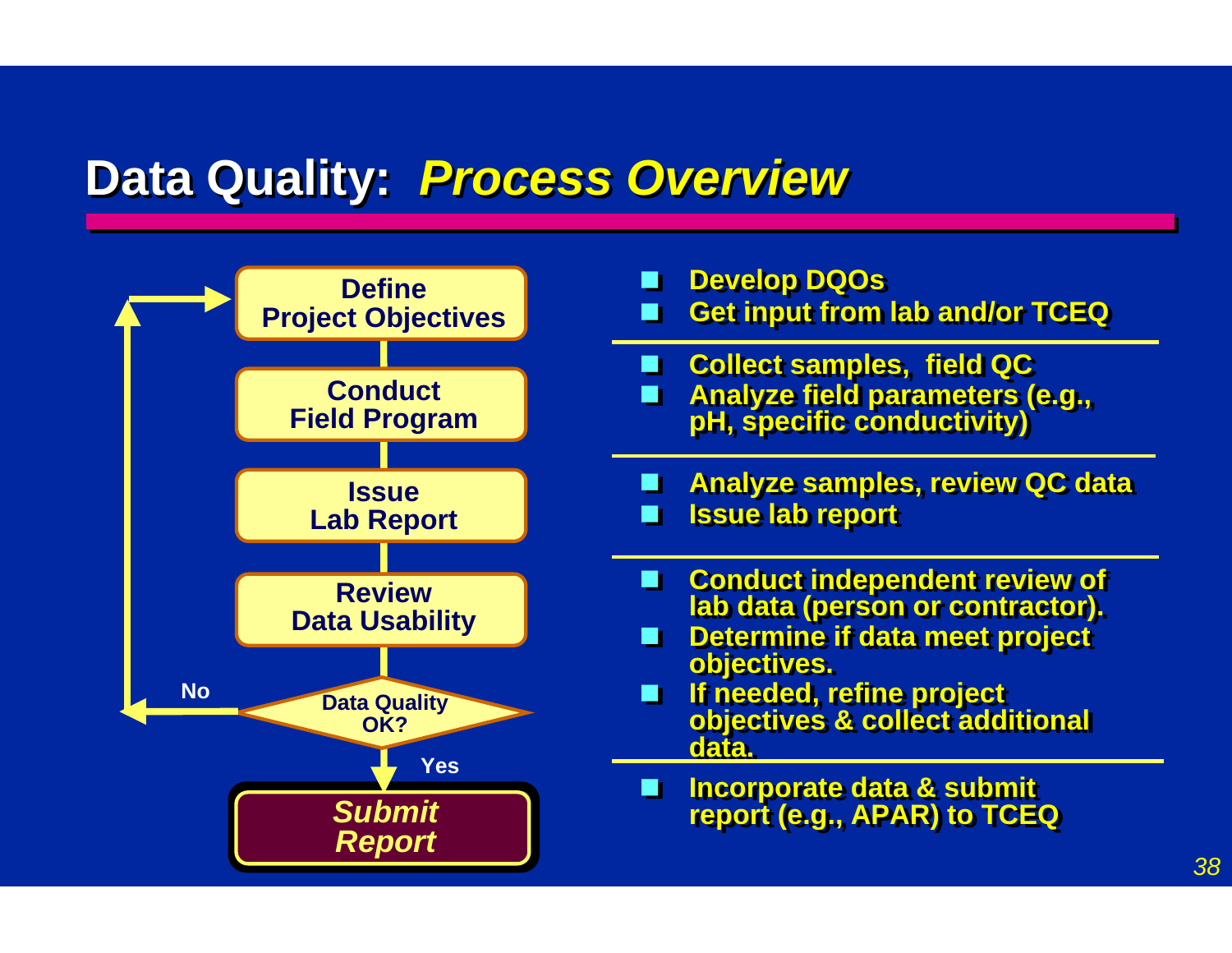#### **Problems Commonly Observed by TCEQ Problems Commonly Observed by TCEQ Problems Commonly Observed by TCEQ**

- Test reports do not include the SQL or the dilution factor.
- Unadjusted MQLs are missing.
- Explanation for dilutions when all method analytes are reported as not detected is not included in the report.
- It appears that laboratories are not reviewing data; just completing the LRC without review of the report. This is based on inconsistencies between the reported data and the LRC. This is bad.
- Data reviewers do not identify discrepancies between reported data and the LRCs. This is worse.